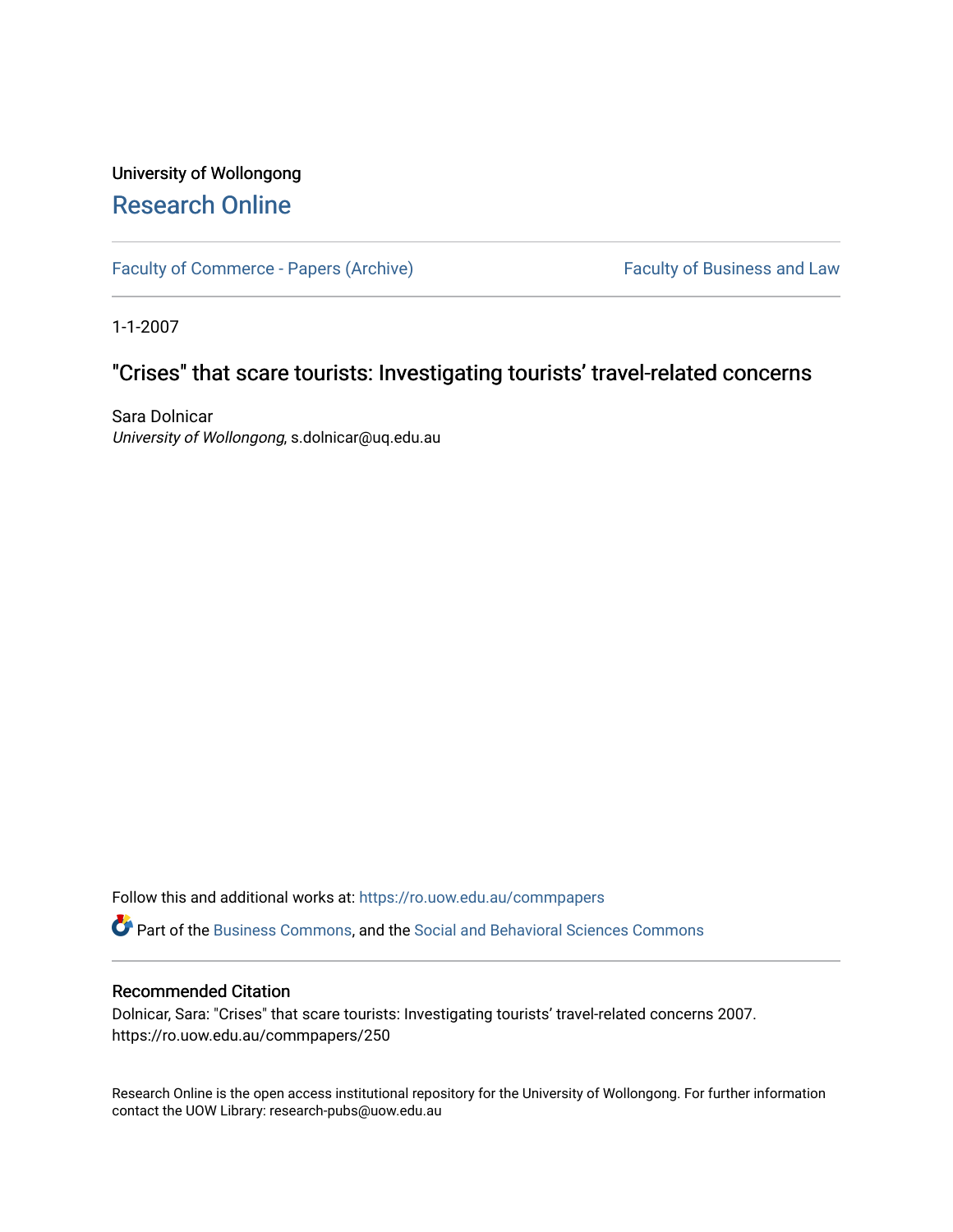## "Crises" that scare tourists: Investigating tourists' travel-related concerns

## Abstract

The importance of perceived risk by tourists – while first studied in the broader context of general consumer behaviour (Bauer, 1960) - has been of ongoing interest to the tourism industry and research. The topic is of interest to tourism even in times when no major actual risks need to be feared given that the intangible nature of the tourism product brings uncertainty in the destination or vacation choice process. However, global political events such as terrorism attacks and the emergence of global epidemics have reignited awareness of the importance of risk perceptions, adding a new dimension to the potential consequences of not understanding what scares tourists. The relevance of the topic to the tourism industry is essentially driven by the fear of demand fluctuations due to unpredictable events that are beyond the control of tourism authorities and the industry. Consequently, it is important to gain indepth understanding of concerns tourists have and the way they might react to different kinds of events in the course of a travel or destination choice process. Being aware of such aspects empowers tourism authorities and the industry to develop the right products, send the optimal communication messages and possibly target the most suitable market segments to assure continuing demand in future times of crisis.

### **Disciplines**

Business | Social and Behavioral Sciences

### Publication Details

Dolnicar, S, Crises that scare tourists - Investigating tourists' travel related concerns, in Prideaux, B, Laws, E & Chon, K (eds.), Crisis Management in Tourism, CABI Publishing, 2007, 98-109.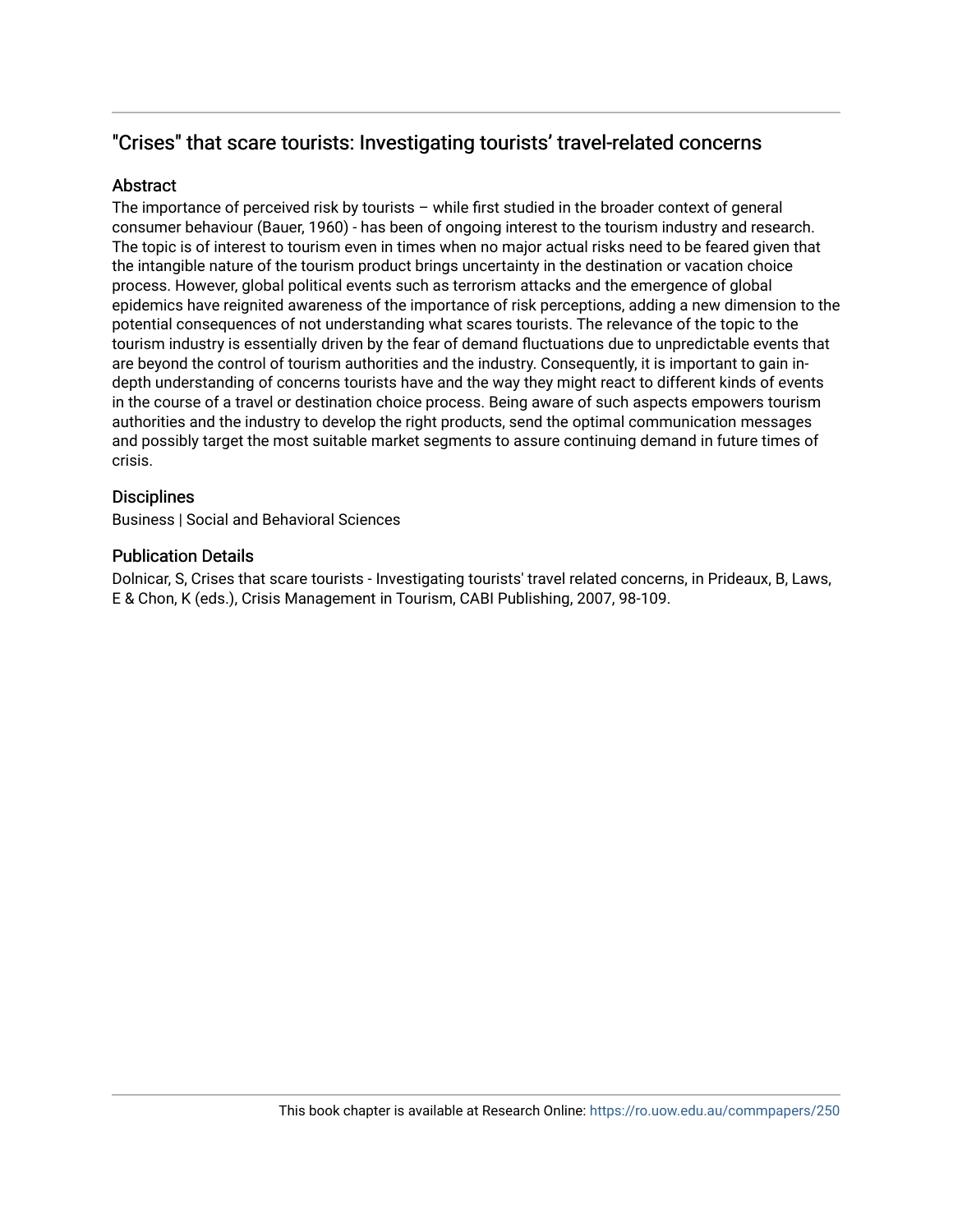## **"CRISES" THAT SCARE TOURISTS Investigating tourists' travel-related concerns**

by

#### **Sara Dolnicar**

School of Management and Marketing University of Wollongong Northfields Avenue Wollongong, 2522 NSW, Australia Telephone: (02) 4221 3862, Email: sarad@uow.edu.au Fax: (02) 4221 4154

#### **Introduction**

The importance of perceived risk by tourists – while first studied in the broader context of general consumer behaviour (Bauer, 1960) - has been of ongoing interest to the tourism industry and research. The topic is of interest to tourism even in times when no major actual risks need to be feared given that the intangible nature of the tourism product brings uncertainty in the destination or vacation choice process. However, global political events such as terrorism attacks and the emergence of global epidemics have reignited awareness of the importance of risk perceptions, adding a new dimension to the potential consequences of not understanding what scares tourists. The relevance of the topic to the tourism industry is essentially driven by the fear of demand fluctuations due to unpredictable events that are beyond the control of tourism authorities and the industry. Consequently, it is important to gain in-depth understanding of concerns tourists have and the way they might react to different kinds of events in the course of a travel or destination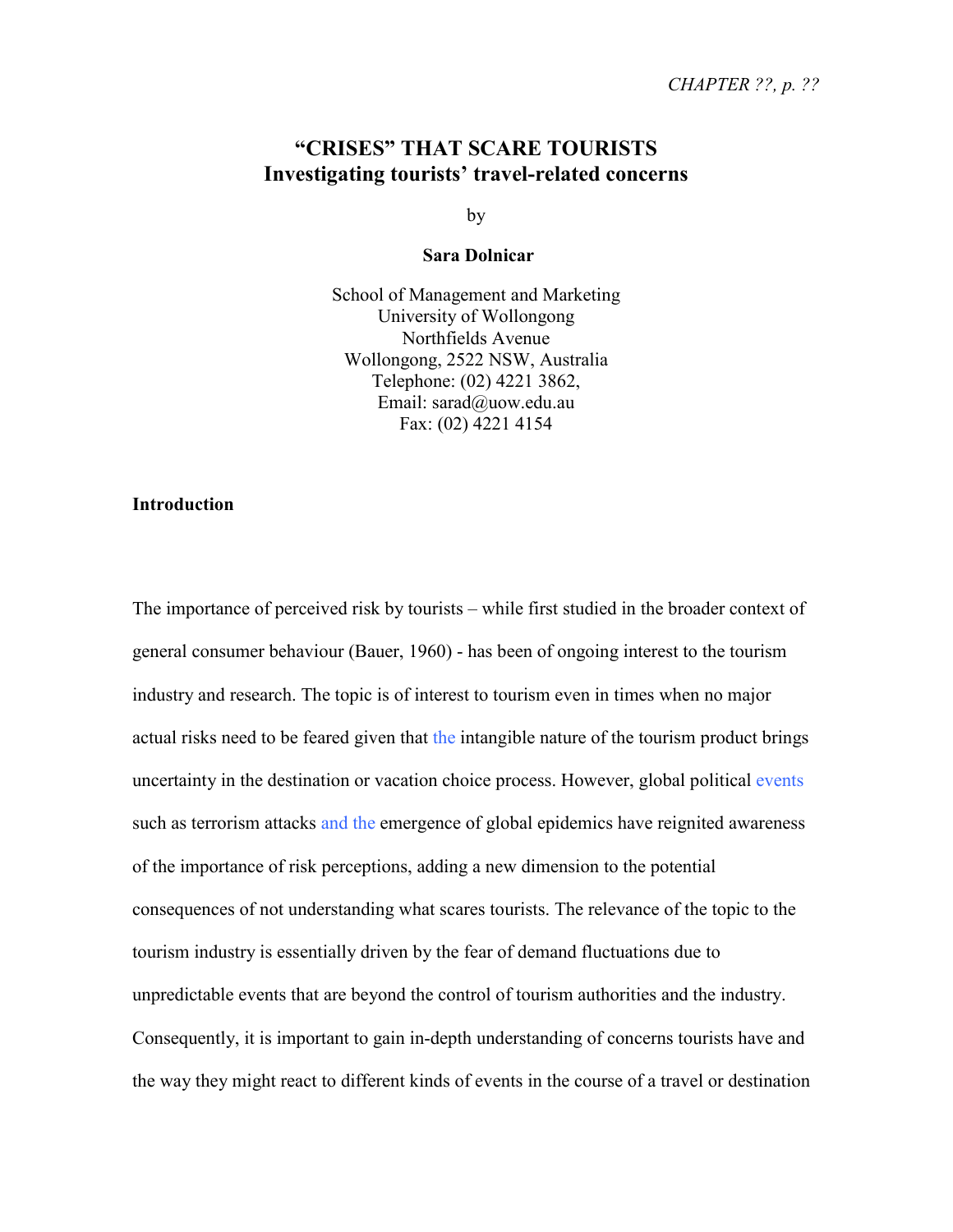choice process. Being aware of such aspects empowers tourism authorities and the industry to develop the right products, send the optimal communication messages and possibly target the most suitable market segments to assure continuing demand in future times of crisis.

## *Priori work*

Prior work in this area can broadly be grouped into specific investigations of particular concerns, fears or perceived risks of tourists on the one hand, and more general investigations into the patterns of tourism consumer behaviour in response to perceived risks. Among the specific investigations into particular aspects of tourist concerns, two categories of perceived risks have attracted most attention: diseases and terrorism.

In the area of health-related studies, Cossens and Gin (1994) studied how tourist decision making is affected by the knowledge of high HIV rates at destinations, a topic first discussed by Cohen (1988). Investigating how strongly certain risks are perceived to be present in different regions of the world as well as the seriousness of the risk, the confidence tourists had in the local health system and their factual knowledge about HIV/AIDS, Cossens and Gin came to the conclusion that tourists assigned higher risk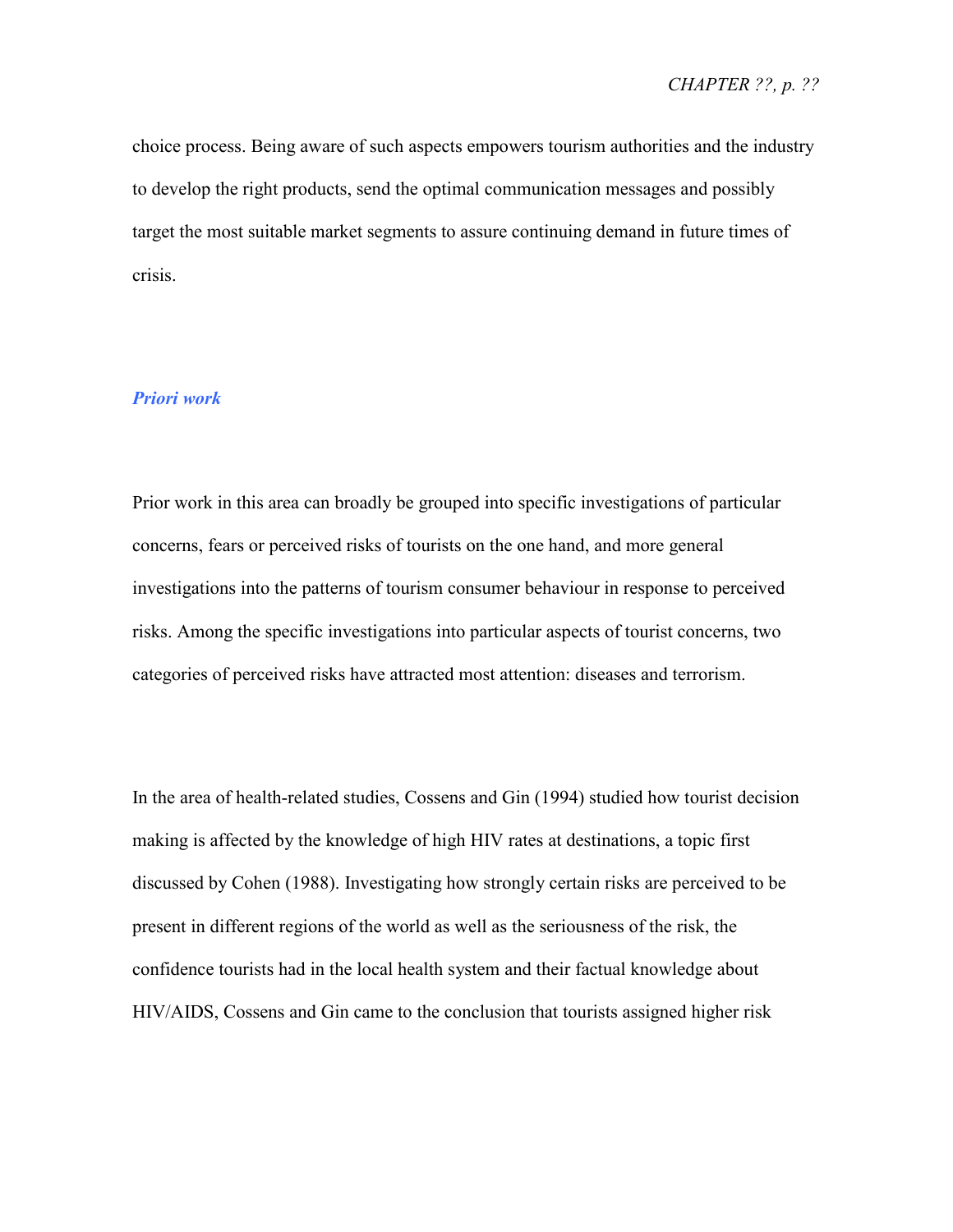*CHAPTER ??, p. ??* 

evaluations to countries with high HIV rates, and that about 15 percent were actually influenced in their travel decision by such information.

In the context of safety concerns and their influence on tourists travel decisions, Demos (1992) reported a negative association of the crime rate and inbound tourism in Washington D.C. While this association is based on aggregate data and no causal conclusions can be drawn, the survey conducted in Washington D.C. by the author does indicate high levels of safety-related perceived risk among visitors. From a tourism management point of view this is relevant information in itself (independent of the actual association with crime rate levels) due to the possible negative effects of such high levels of perceived risk on tourism demand. Pinhey and Iverson (1994) find support for Demos's conclusions in a study of Japanese travellers and reveal a number of socio-demographic factors which are associated with the strength of negative safety concerns. A number of articles were published on the interrelation of terrorism and crime and tourism (Richter and Waugh, 1986; Chesney-Lind and Lind, 1986; Wahab, 1996; Sonmez, *et al.*, 1999; Mawby *et al.*, 2000; Crotts, 2003). These were, however, not investigating the influence of perceived risk on tourist behaviour.

A number of larger scale empirical studies have investigated the role of perceived risks as a broader construct in tourism decision making. Roehl and Fesenmaier (1992) used findings from the area of consumer behaviour as their starting point, selecting six broad risk categories items for the survey: equipment risk, financial risk, physical risk, psychological risk, satisfaction risk, time risk. They derived underlying factors of the items and use the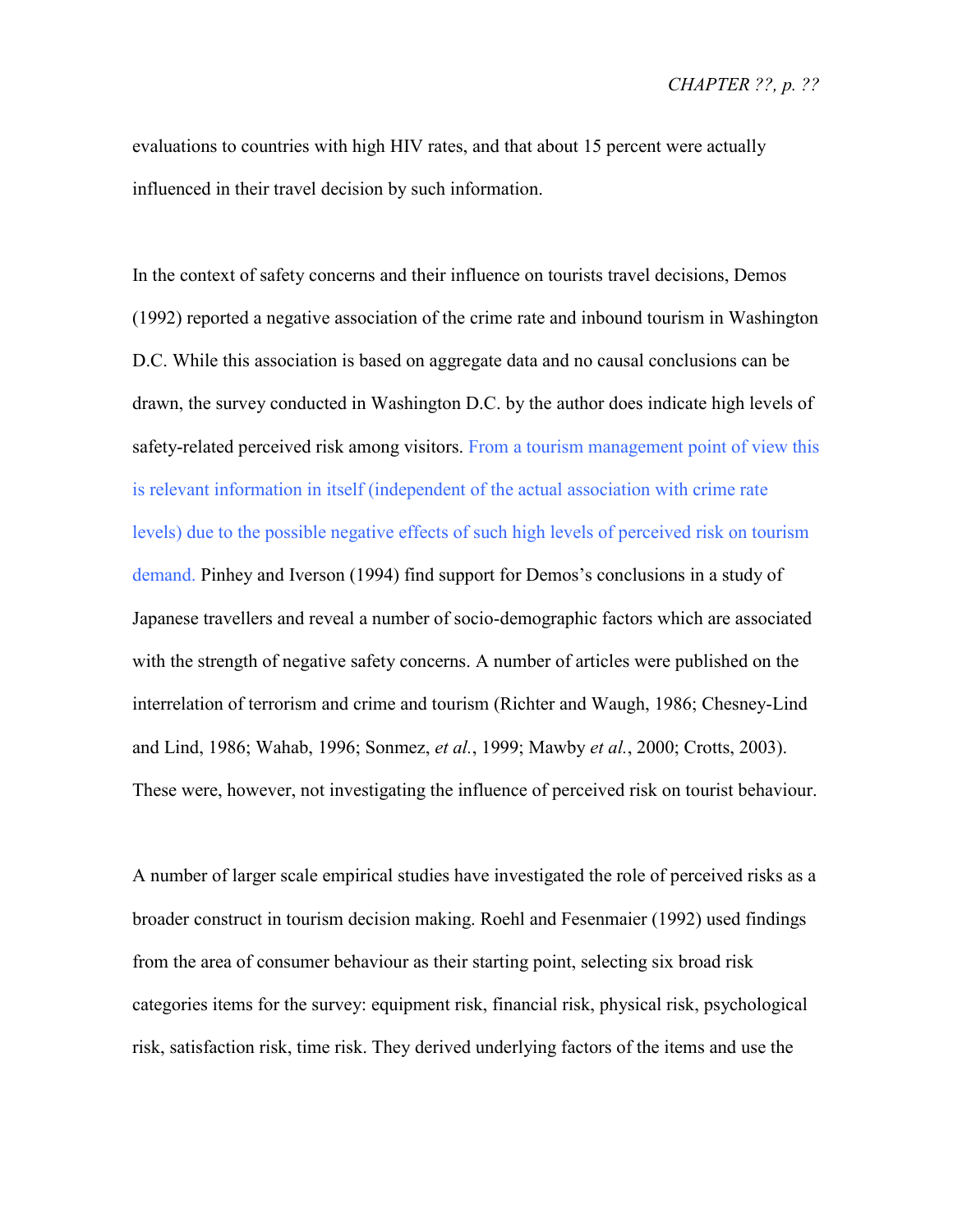factor scores to construct a posteriori (Mazanec, 2000) or data-driven (Dolnicar, 2004) segments of tourists with specific reaction patterns to the listed risk items. These resulting groups of tourists are referred to as place risk group, functional risk group and risk neutral group. Group membership is shown to be associated with significantly different patterns of travel behaviour. Similar segmentation studies conducted by Dolnicar (2005a;2005b) support the validity of Roehl and Fesenmaier's findings a decade later using both an a priori (Mazanec, 2000) and a data-driven segmentation approach. In both cases distinctly different segments with regard to concerns tourists have in relation to travel are identified. These segments demonstrate significant differences regarding additional characteristics, for instance media behaviour, which makes target marketing of such "fear segments" viable. Sonmez and Graefe (1998) conducted an empirical study including the Roehl and Fesenmaier items and adding terrorism, health and political instability. They found that perceived risks and perceived safety are associated with expressed intentions to travel by respondents.

The present paper reports on the results of two empirical studies that aimed at eliciting currently perceived risks from the tourist marketplace and investigates the differences in statements of concerns with respect to different tourism settings.

#### **Methodology**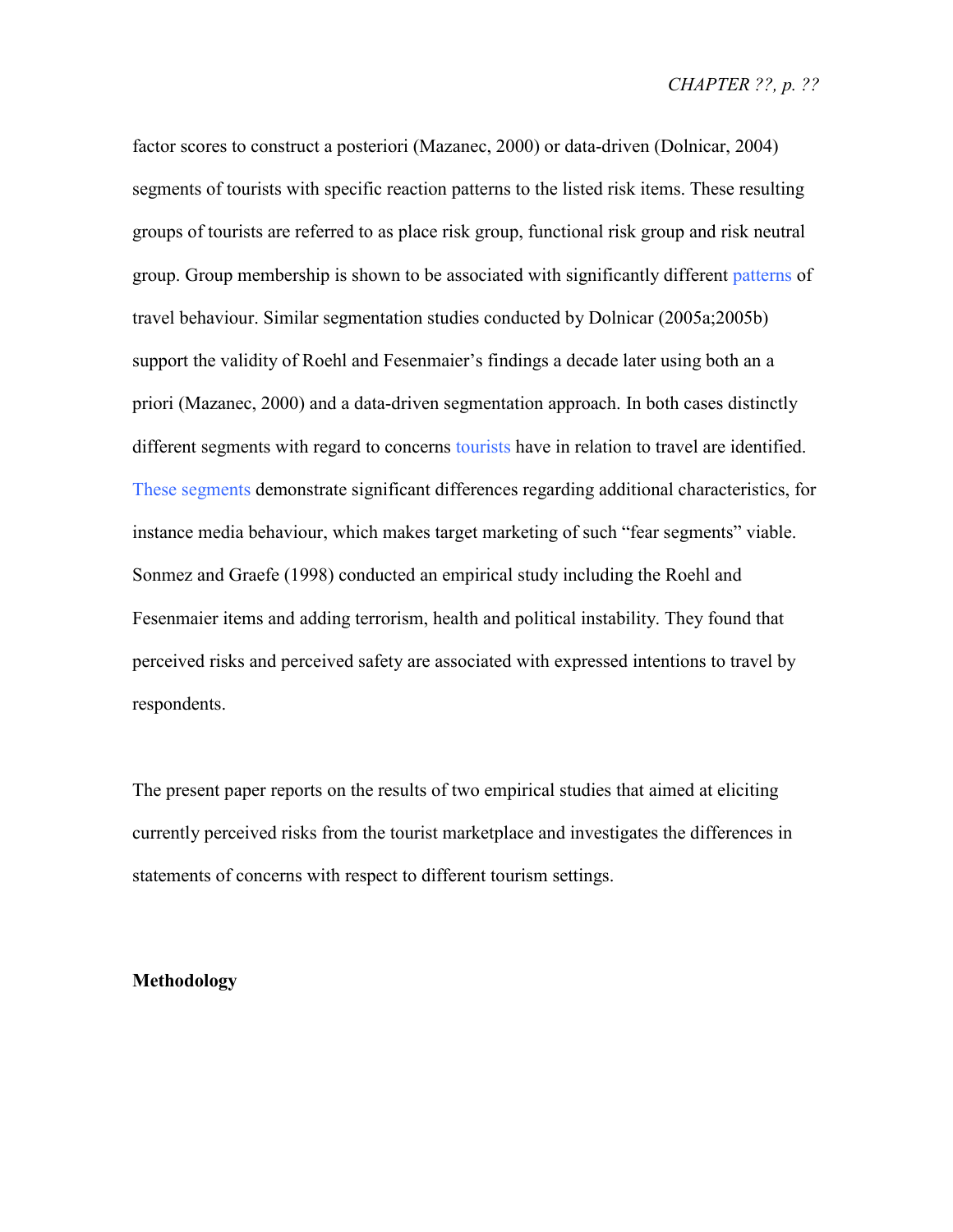Data was collected from two sources capturing different subsegments of the tourism market. One study was conducted at an Australian University with undergraduate students across all faculties. Both open-ended questions and lists of risks were included in the questionnaire. The lists of risks were derived from student focus groups which were held prior to developing the survey instrument. 373 completed questionnaires form the basis of the data set.

The second study was conducted in co-operation with a leading Australian tour operator specialising in adventure travel. Data was collected at the tour operator's outlets across Australia during the exploratory phase; and online by emailing all the members of a newsletter mailing list during the quantitative phase. In the qualitative phase, questionnaires including one single question were handed out to tourists entering the premises. They were offered a well-targeted incentive to complete the questionnaire: the opportunity to win a vacation for two people worth approximately \$4000. The statements resulting from the exploratory study were analysed using descriptive statistics and used subsequently to develop the survey tool for the quantitative phase. The following items were included in the list: An act of terrorism, War / military conflict, Political instability, Travel warning issued before travel, Natural disasters (landslides, earthquakes), Life threatening diseases eg SARS, General health concerns, Lack of access to western medical facilities, Lack of access to clean food and water, High personal mental and physical challenge, Theft, Unreliable airline, Lack of suitable pre trip training and preparation, Fear of travelling in a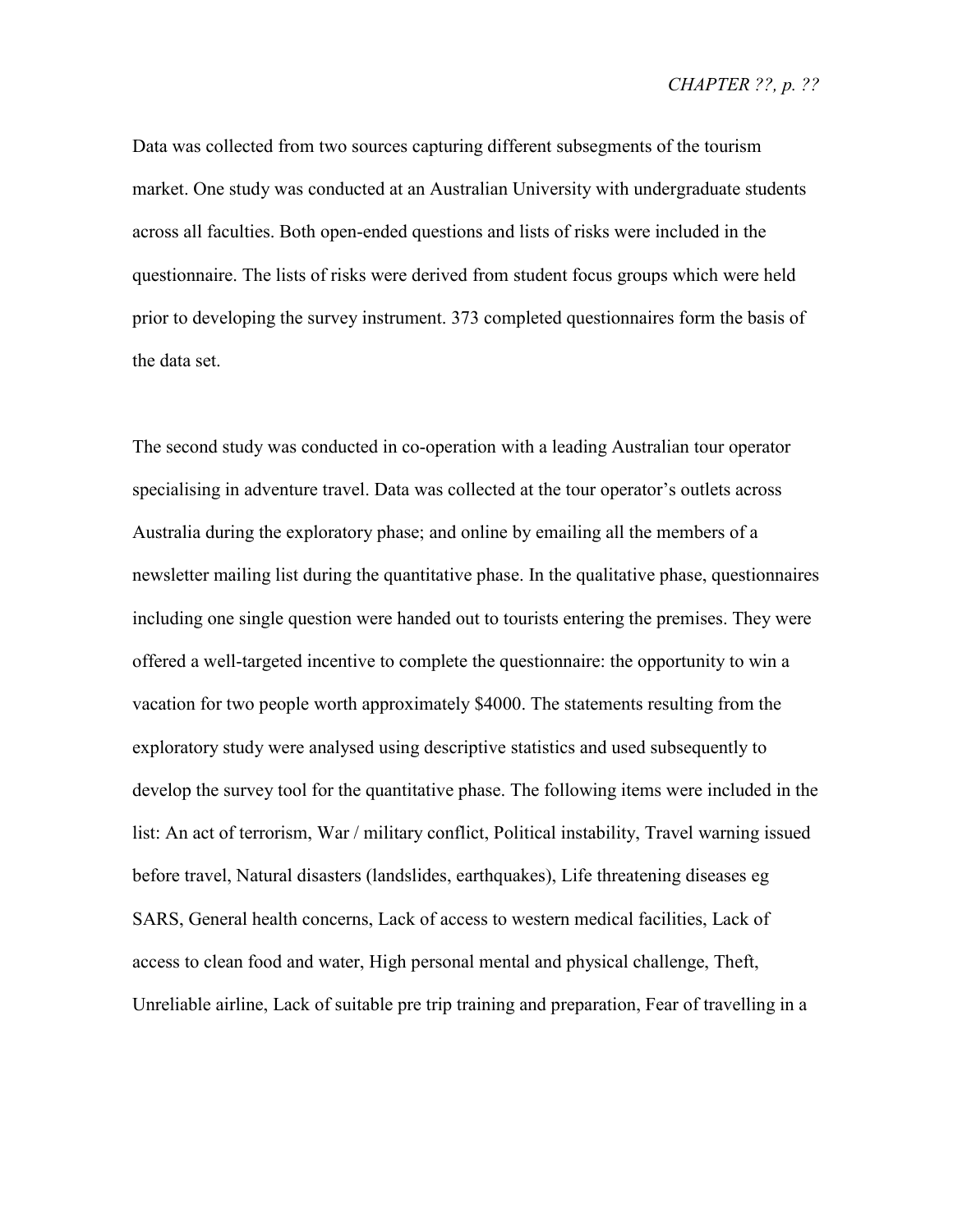small group. Respondents were asked whether these concerns would prevent them from booking a trip. 649 respondents completed the questionnaire online.

Descriptive statistics were computed on the basis of the available data sets using SPSS in its 12.1.0 version. The limitation of the data sets is that both capture particular subsegments of the tourist population: students and adventure travellers, respectively. While this does not weaken the results derived in the context of these sub-segments, it should be noted that the results cannot be generalised to the general tourist population.

#### **Results**

As described above, the student questionnaire contained both open-ended questions and a list of risks for evaluation. The open ended questions were worded as follows: "When deciding on how to spend the next vacation, which aspects of this decision do you perceive as risky? What are you concerned about?", "When going on vacation in Australia, which are the risks you perceive? What are you worried about?", "When going on vacation overseas, which are the risks you perceive? What are you worried about?".

Safety-related factors were mentioned by 42 percent of the respondents. Responses to the open-ended questions were more frequently given in the context of overseas travel than was the case for domestic travel where only nine percent shared the safety-concern. Similarly, a fifth of the respondents stated health concerns regarding an overseas trip; only six percent were concerned about health-related aspects of their trip when staying in Australia. Details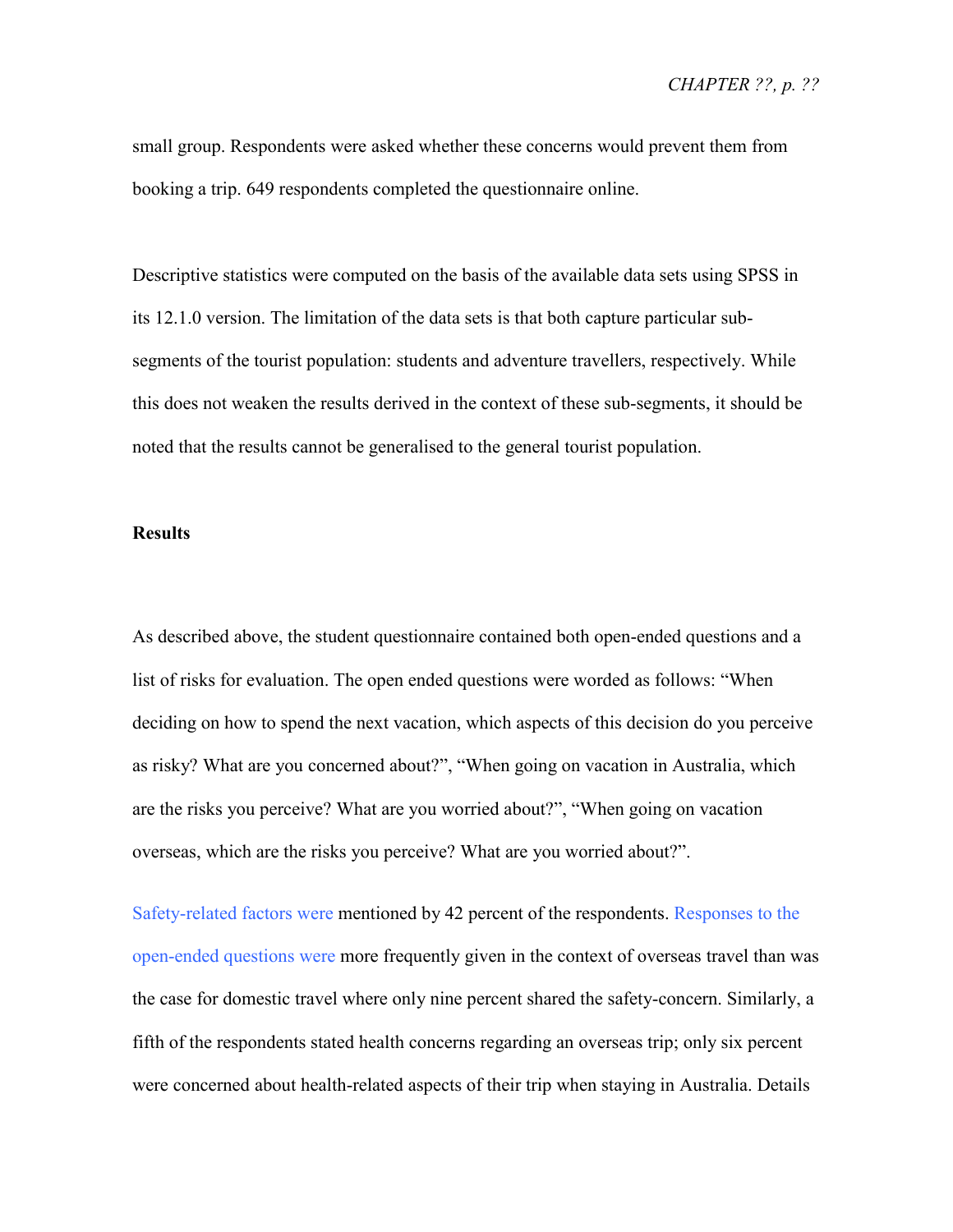of the aspects stated are provided in Table 1. As can be seen, Terrorism and War dominate the list of safety-related perceived risks, Diseases cause most worries among health-related statements.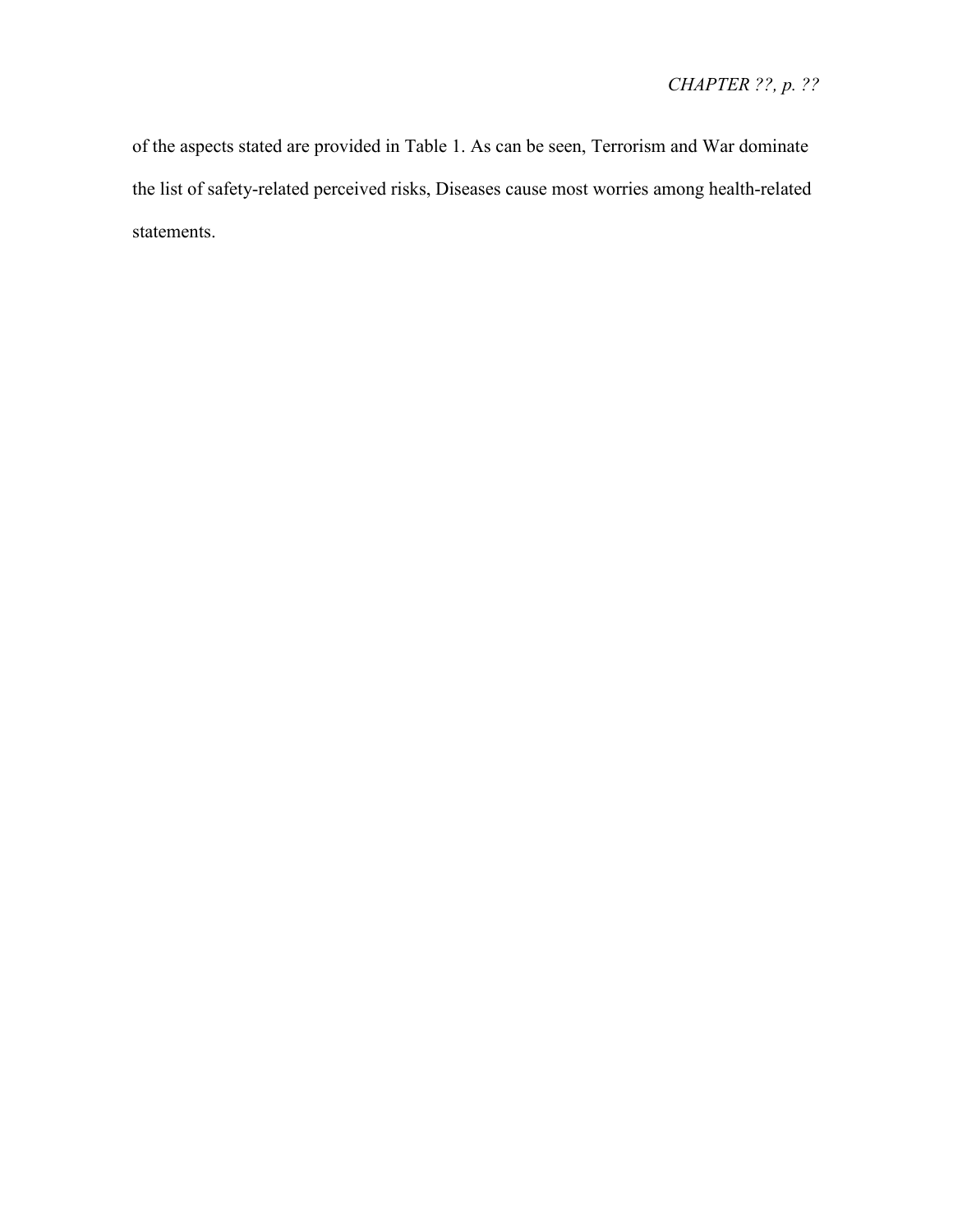## **Table 1: Open-ended statements within fear categories (in absolute numbers of**

## **respondents)**

|                  |                                 | general        | domestic       | overseas       |
|------------------|---------------------------------|----------------|----------------|----------------|
| Safety           | Terrorism                       | 47             | $\overline{2}$ | 73             |
|                  | War                             | 21             | $\mathbf{1}$   | 20             |
|                  | Violence                        | 8              |                | 3              |
|                  | <b>Attacks</b>                  | 4              | $\mathbf{1}$   |                |
|                  | <b>Bombings</b>                 | 4              |                | 3              |
|                  | Kidnapping / being held hostage | $\overline{4}$ |                | $\overline{4}$ |
|                  | Crime                           | $\overline{2}$ | $\overline{2}$ | 8              |
|                  | Attacked / bitten by animal     |                | 16             | $\mathbf{1}$   |
| Health           | Disease                         | 12             | $\mathbf{1}$   | 19             |
|                  | Injury                          | 4              | 3              | $\overline{2}$ |
|                  | Accident                        | $\overline{2}$ | 8              | $\overline{c}$ |
|                  | Hygiene                         | 1              |                | 6              |
|                  | Food supply                     | 1              |                | $\frac{3}{3}$  |
| Money            | Not enough money                | 4              | 3              |                |
|                  | Money access                    | 1              |                | $\overline{2}$ |
|                  | <b>Wasting Money</b>            | 1              | 4              |                |
| Air travel       | Plane crash                     | $\overline{2}$ | 5              | $\overline{c}$ |
|                  | Plane safety                    | 1              |                | $\overline{2}$ |
| Cultural risk    | Culture clash                   | 5              |                | $\mathbf{1}$   |
|                  | Social                          | 4              | $\overline{2}$ | $\overline{3}$ |
|                  | Language                        | $\overline{3}$ |                | 17             |
|                  | Discrimination                  | $\overline{2}$ | 1              | 3              |
| Loss of property | Theft                           | $\overline{7}$ | 3              | 19             |
|                  | Luggage                         | $\overline{2}$ | 5              | 7              |
|                  | Robbery                         | $\overline{2}$ |                | 6              |
|                  | Valuables / passport            | 1              | 1              | 11             |
| Other tourists   | Crowded                         | $\overline{2}$ | 6              |                |
| Other            | Transportation / roads          | $\mathbf{1}$   | 24             | 9              |
|                  | Getting lost                    | 5              | 10             | 8              |
|                  | Environment                     | 3              | $\overline{4}$ | $\overline{c}$ |
|                  | Natural disasters               | $\overline{3}$ | 2              | 1              |

**Table 1** also illustrates how clearly respondents discriminate between the overseas and the domestic context. This is particularly visible in the areas of War, Terrorism, Diseases, and Theft, all of which are hardly mentioned in the Australian context. The contrary is the case regarding the fear of being attacked by animals, as well as concerns about roads and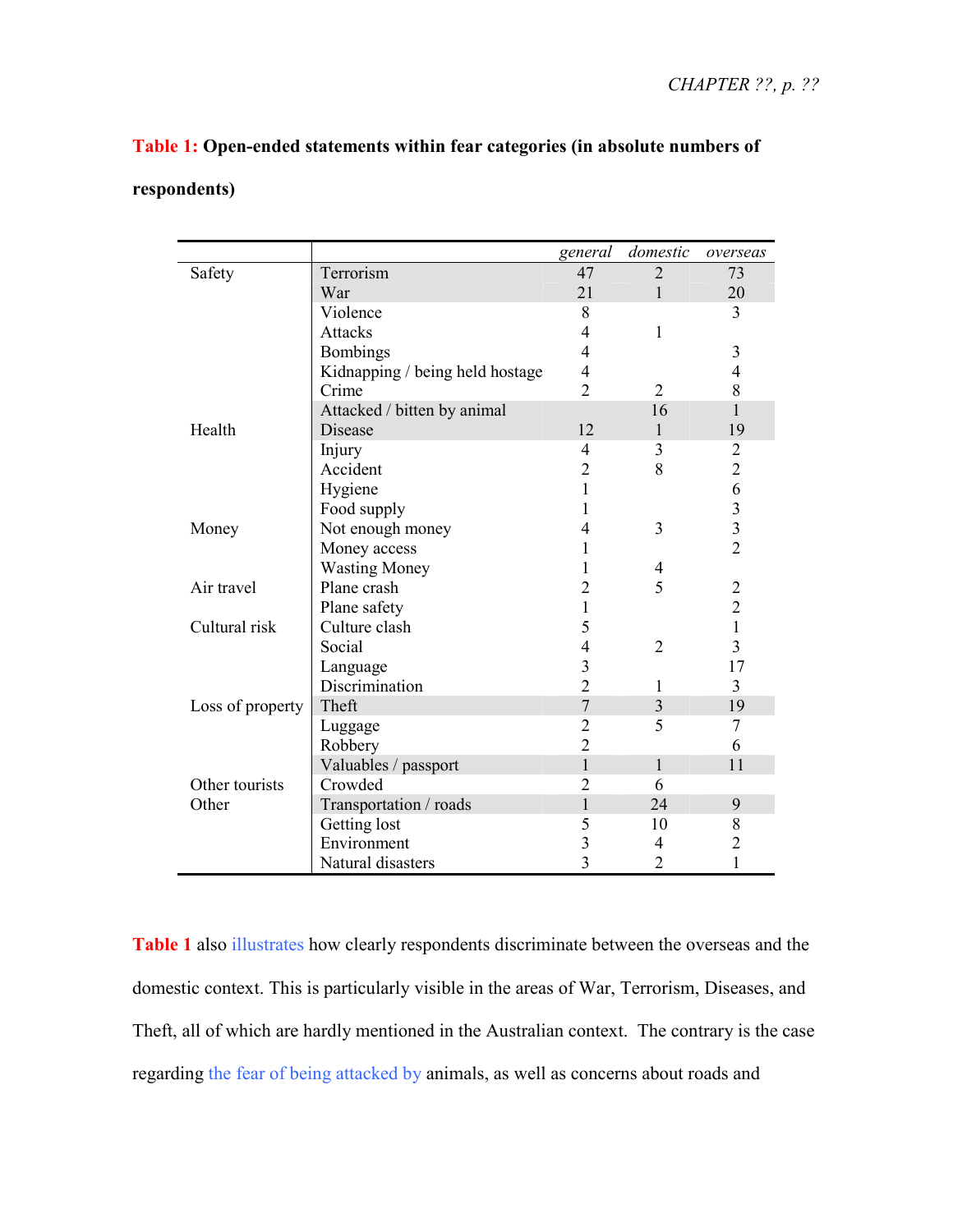transportation: Australia as a tourism destination appears to trigger much more concern with respect to these aspects than overseas destinations do. These differences suggest the existence of a destination-specific risk image which is present in tourists minds in a similar way to classic destination images focused on travel benefits. Such destination risk images would be likely to influence the tourist decision making process in a very similar way, limiting inclusion into the evoked set and consequent development of preferences (Woodside & Lysonski, 1989) for destinations with the lowest perceived destination risk attributes.

In addition to the open-ended question, students were presented with a list of risks and were first asked to state whether the occurrence of this risk would increase or decrease their booking probability and then requested to do the following: "Please indicate the strength of this influence by writing a percentage value. 1% means that the influence on the booking decision is very low, 100% means it is highest." The average values assigned by all the respondents are provided in Table 2. The first two items – characterised by the highest assigned influence levels – are the two positive items, for which respondents indicated that it would increase rather than decrease their booking probability. A 50 percent influence on the booking decision is expressed by respondents. Almost as strong is the effect of bad weather. The tourists concerns raised most frequently in the open-ended questions (terrorism and diseases) are seen to have the highest influence on the booking decision excluding the two positive items and bad weather with influence values of 44 and 40 percent, respectively. Social risk, the dimension omitted by Roehl and Fesenmaier due to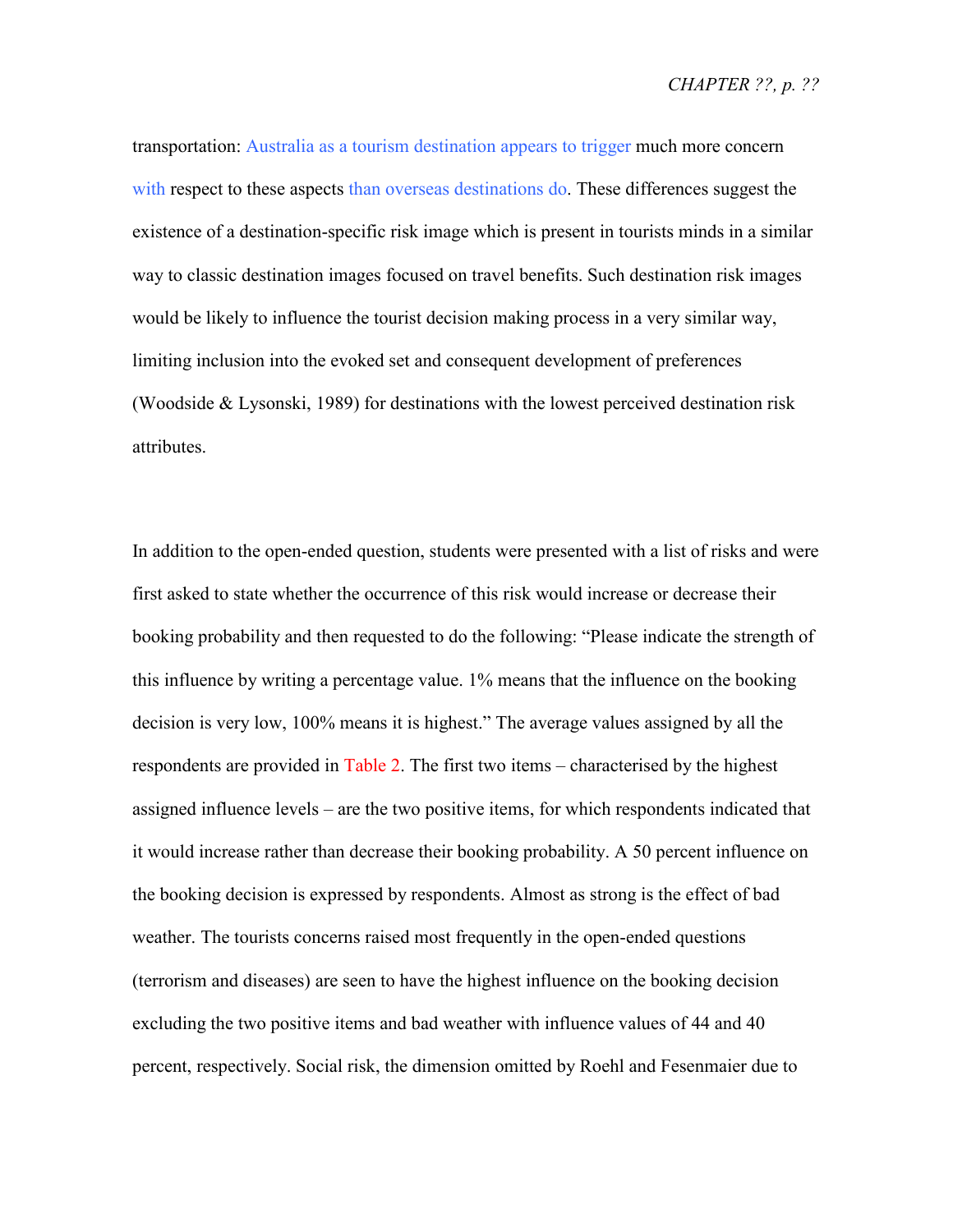the detrimental effect on the scale reliability (probably indicating a different dimension of perceived risk altogether), was consistently rated lowest among students: the three respective items were assigned influence values between 13 and 22 percent, respectively.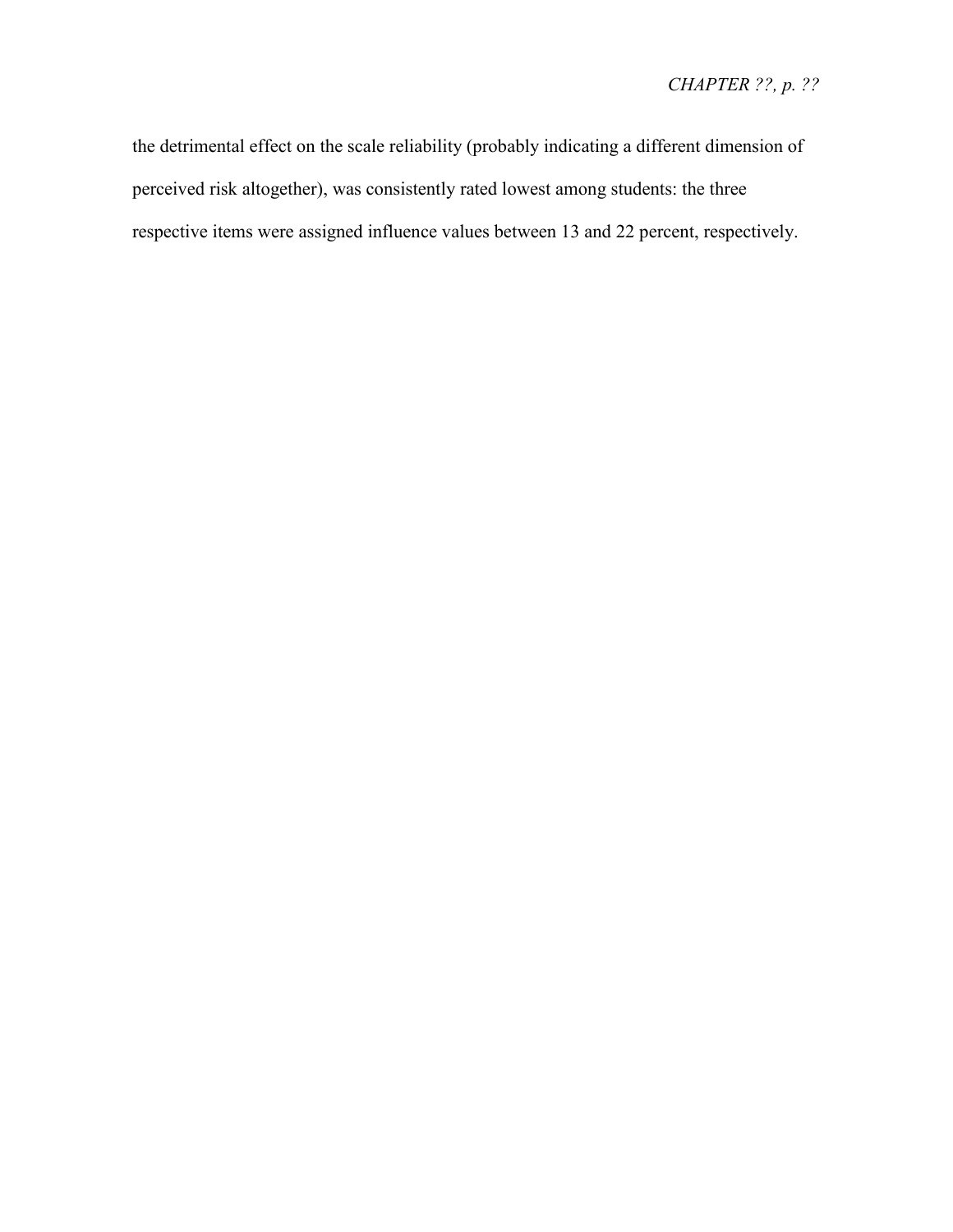### **Table 2: Average strength of event influence on booking decision on a scale from low**

**(1%) to high (100%)** 

|                                                       | N   | Mean $(\% )$ | Std. Dev. |
|-------------------------------------------------------|-----|--------------|-----------|
| I might undertake thrilling activities*               | 333 | 51           | 32        |
| I might travel to exotic & unusual places*            | 340 | 51           | 32        |
| The weather might be bad                              | 333 | 48           | 38        |
| I might be a victim of terrorism                      | 334 | 44           | 45        |
| I might be exposed to the risk of contagious diseases | 336 | 40           | 42        |
| I might get bad value for money                       | 346 | 32           | 38        |
| There might be a lot of insecurity involved           | 331 | 29           | 31        |
| I might get sick                                      | 331 | 28           | 33        |
| I might injure myself                                 | 332 | 28           | 32        |
| The natural environment might be hostile.             | 331 | 28           | 34        |
| It might be a waste of time                           | 329 | 26           | 34        |
| The vacation might not be satisfying                  | 332 | 25           | 29        |
| My trip might cause environmental damage              | 327 | 24           | 82        |
| I might not have a great time                         | 326 | 23           | 27        |
| I might feel socially uncomfortable                   | 337 | 22           | 24        |
| The vacation might not reflect my personality         | 332 | 18           | 24        |
| People might have a bad opinion of me                 | 331 | 13           | 21        |

Finally, the probability of occurrence of the listed concerns was investigated by asking respondents "Please indicate for the kinds of trips stated in the first row, how strongly you think each of the risks applies to this particular kind of travel on a percentage scale, where 0% indicates that the risk does not exist in that particular kind of travel and 100% indicates that the risk is extremely high".

Table 3 shows the average percentages across all respondents for each context and averaged across all four contexts. As highlighted in bold, the event perceived as most likely varies across contexts: contagious diseases are assigned the highest probability of all perceived risks in the overseas travel context, bad weather leads the list of perceived risks for domestic and adventure travel and not getting good value for money is stated to be the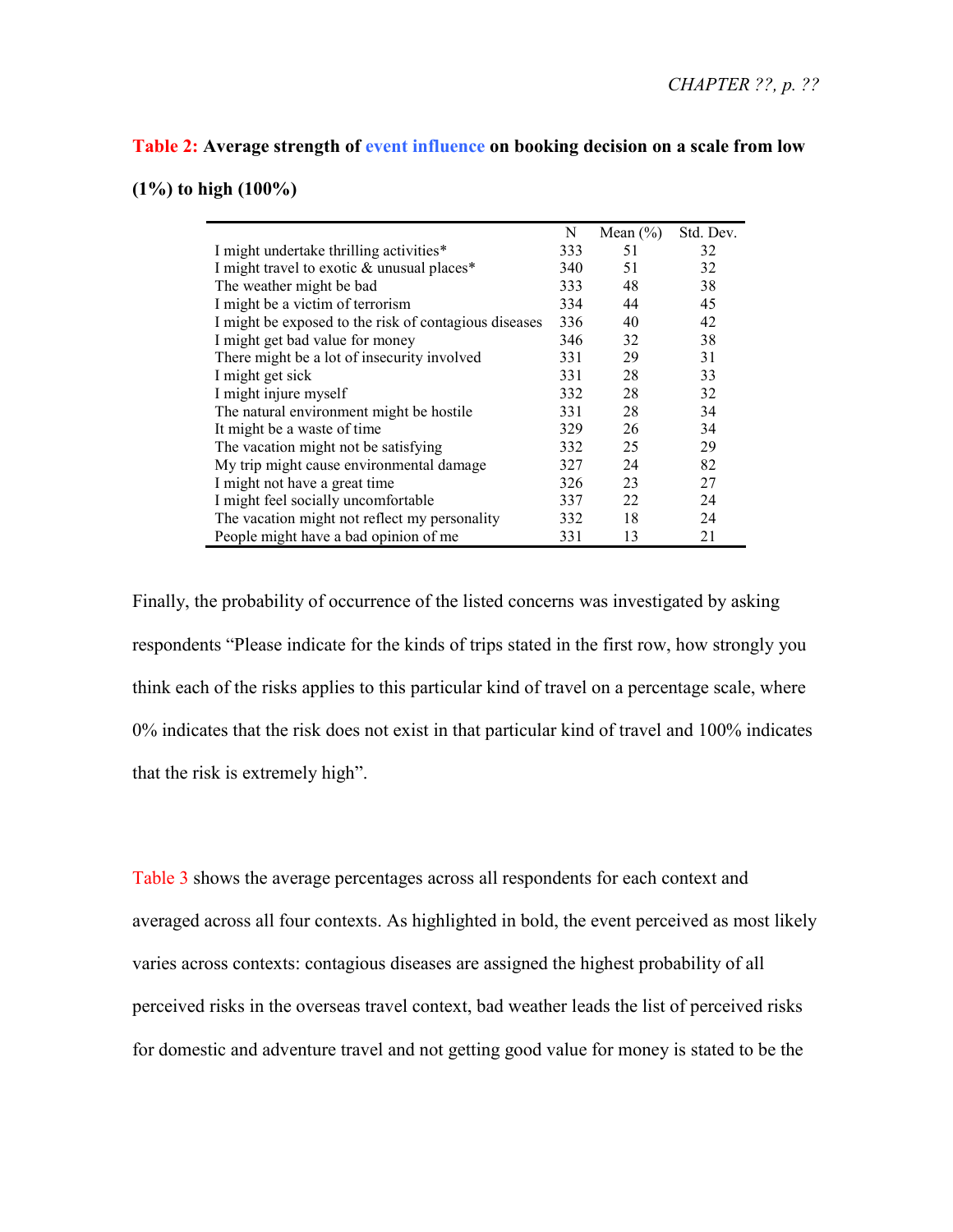most likely risk in the on a culture tourism trip. For a further discussion of the destinationand context-specific differences see Dolnicar (2005a). By computing the sum over all assigned probabilities for the four contexts a risk occurrence indicator can be computed. The resulting values are shown in the bottom row of Table 3. It becomes evident from these values that overseas trips are perceived as most risky in sum, followed by culture trips and adventure trips. However, from a managerial point of view, the nature of the risks associated with specific destinations or travel contexts are of higher practical value than such a composite index, as it enables destination management to communicate with their target markets more efficiently either by emphasizing that they are a low-risk destination or by actively providing information that reduces the levels of certain risks associated with that particular destination or travel context.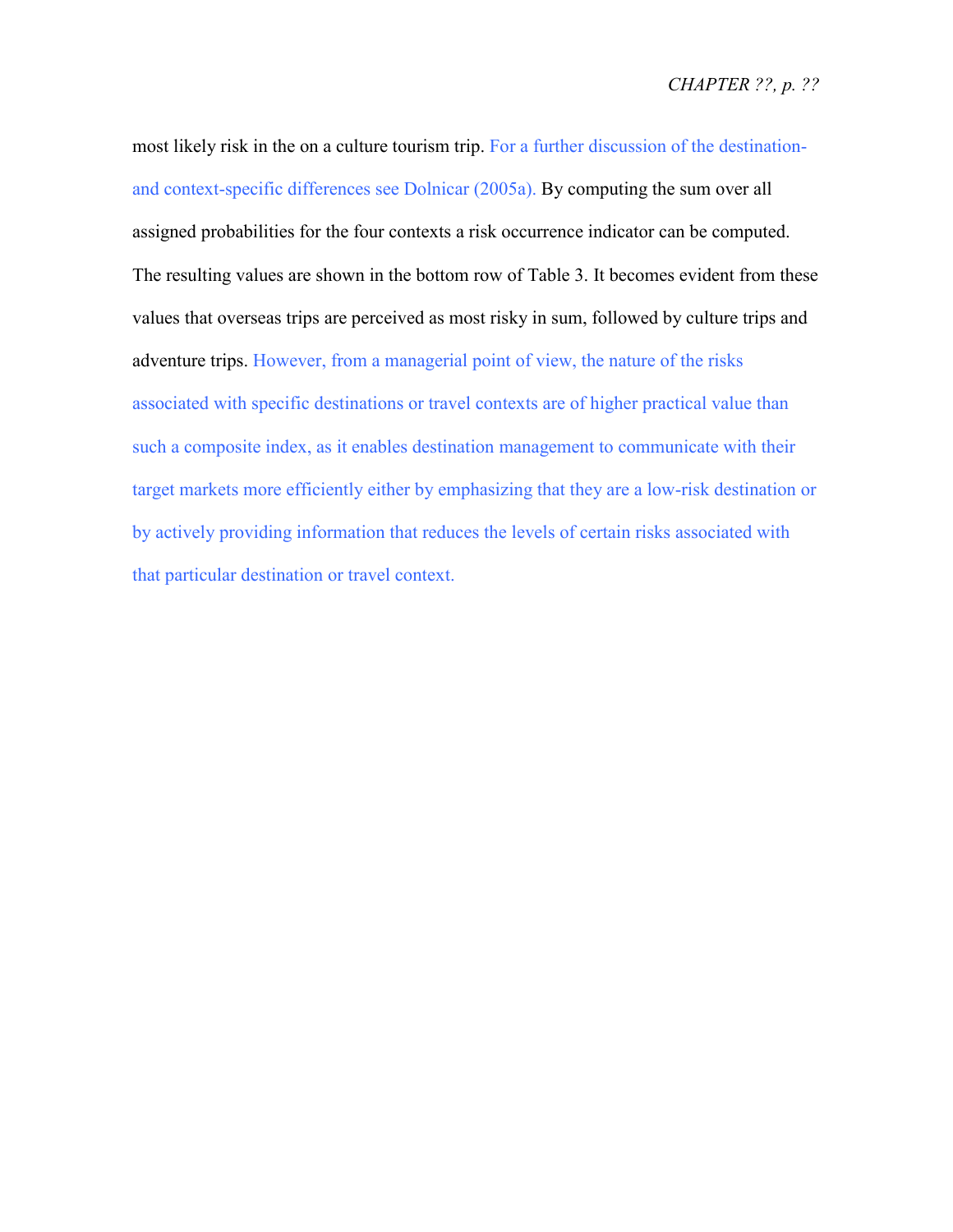## **Table 3: Average estimated occurrence of events at different destinations and in**

## **different travel contexts (in average assigned percentages)**

|                           | over-           | std.            | dom-            | std.            | ad-             | std.            | culture         | std.            | <b>TOTAL</b>    |
|---------------------------|-----------------|-----------------|-----------------|-----------------|-----------------|-----------------|-----------------|-----------------|-----------------|
|                           | seas            | dev.            | estic           | dev.            | venture         | dev.            |                 | dev.            | AVG.            |
| I might get bad value for | 55              | 28              | 33              | 26              | 41              | 29              | $\overline{42}$ | $\overline{28}$ | 43              |
| money                     |                 |                 |                 |                 |                 |                 |                 |                 |                 |
| The weather might be      | 45              | 30              | 40              | 29              | 46              | 31              | 34              | 30              | 41              |
| bad                       |                 |                 |                 |                 |                 |                 |                 |                 |                 |
| I might undertake         | $\overline{44}$ | $\overline{32}$ | $\overline{39}$ | 79              | $\overline{53}$ | $\overline{37}$ | $\overline{28}$ | $\overline{29}$ | 41              |
| thrilling activities      |                 |                 |                 |                 |                 |                 |                 |                 |                 |
| I might injure myself     | 41              | 31              | 31              | 29              | 55              | 37              | 27              | 28              | 38              |
| I might get sick          | 50              | 31              | 28              | 28              | 37              | 30              | 33              | 29              | 37              |
| I might travel to exotic  | 46              | 36              | 29              | 29              | 37              | 34              | 36              | 33              | 37              |
| & unusual places          |                 |                 |                 |                 |                 |                 |                 |                 |                 |
| I might be exposed        | 56              | 31              | 23              | 29              | 28              | 29              | 37              | 31              | 36              |
| to the risk of contagious |                 |                 |                 |                 |                 |                 |                 |                 |                 |
| diseases                  |                 |                 |                 |                 |                 |                 |                 |                 |                 |
| I might be a victim of    | 54              | 34              | 25              | 29              | 26              | 30              | 38              | 33              | 36              |
| terrorism                 |                 |                 |                 |                 |                 |                 |                 |                 |                 |
| The natural environment   | $\overline{46}$ | $\overline{30}$ | $\overline{27}$ | $\overline{25}$ | $\overline{35}$ | $\overline{30}$ | $\overline{34}$ | $\overline{32}$ | 35              |
| might be hostile          |                 |                 |                 |                 |                 |                 |                 |                 |                 |
| The vacation might not    | $\overline{35}$ | 31              | 33              | 26              | 33              | 28              | 37              | 29              | $\overline{34}$ |
| be satisfying             |                 |                 |                 |                 |                 |                 |                 |                 |                 |
| There might be a lot of   | 44              | $\overline{31}$ | $\overline{23}$ | $\overline{23}$ | 38              | 31              | $\overline{31}$ | 28              | $\overline{34}$ |
| insecurity involved       |                 |                 |                 |                 |                 |                 |                 |                 |                 |
| I might feel socially     | 40              | 29              | 18              | 21              | 26              | 26              | 37              | 30              | 30              |
| uncomfortable             |                 |                 |                 |                 |                 |                 |                 |                 |                 |
| I might not have a great  | 29              | 29              | 28              | 27              | 29              | 29              | $\overline{31}$ | 28              | 29              |
| time                      |                 |                 |                 |                 |                 |                 |                 |                 |                 |
| It might be a waste of    | $\overline{23}$ | 28              | 25              | $\overline{27}$ | $\overline{27}$ | 29              | 32              | $\overline{31}$ | 27              |
| time                      |                 |                 |                 |                 |                 |                 |                 |                 |                 |
| My trip might cause       | 24              | 28              | 23              | 28              | 30              | 31              | 24              | 29              | 25              |
| environmental damage      |                 |                 |                 |                 |                 |                 |                 |                 |                 |
| The vacation might not    | $\overline{23}$ | $\overline{25}$ | $\overline{19}$ | $\overline{22}$ | $\overline{25}$ | 29              | 25              | 28              | 23              |
| reflect my personality    |                 |                 |                 |                 |                 |                 |                 |                 |                 |
| People might have a bad   | 26              | 28              | 17              | 22              | 19              | 23              | 24              | 27              | 22              |
| opinion of me             |                 |                 |                 |                 |                 |                 |                 |                 |                 |
| <b>AVERAGE</b>            | 39              |                 | 26              |                 | 32              |                 | 33              |                 |                 |
| <b>NEGATIVE RISK</b>      |                 |                 |                 |                 |                 |                 |                 |                 |                 |
| <b>EVALUATIONACRO</b>     |                 |                 |                 |                 |                 |                 |                 |                 |                 |
| <b>SS CONTEXTS</b>        |                 |                 |                 |                 |                 |                 |                 |                 |                 |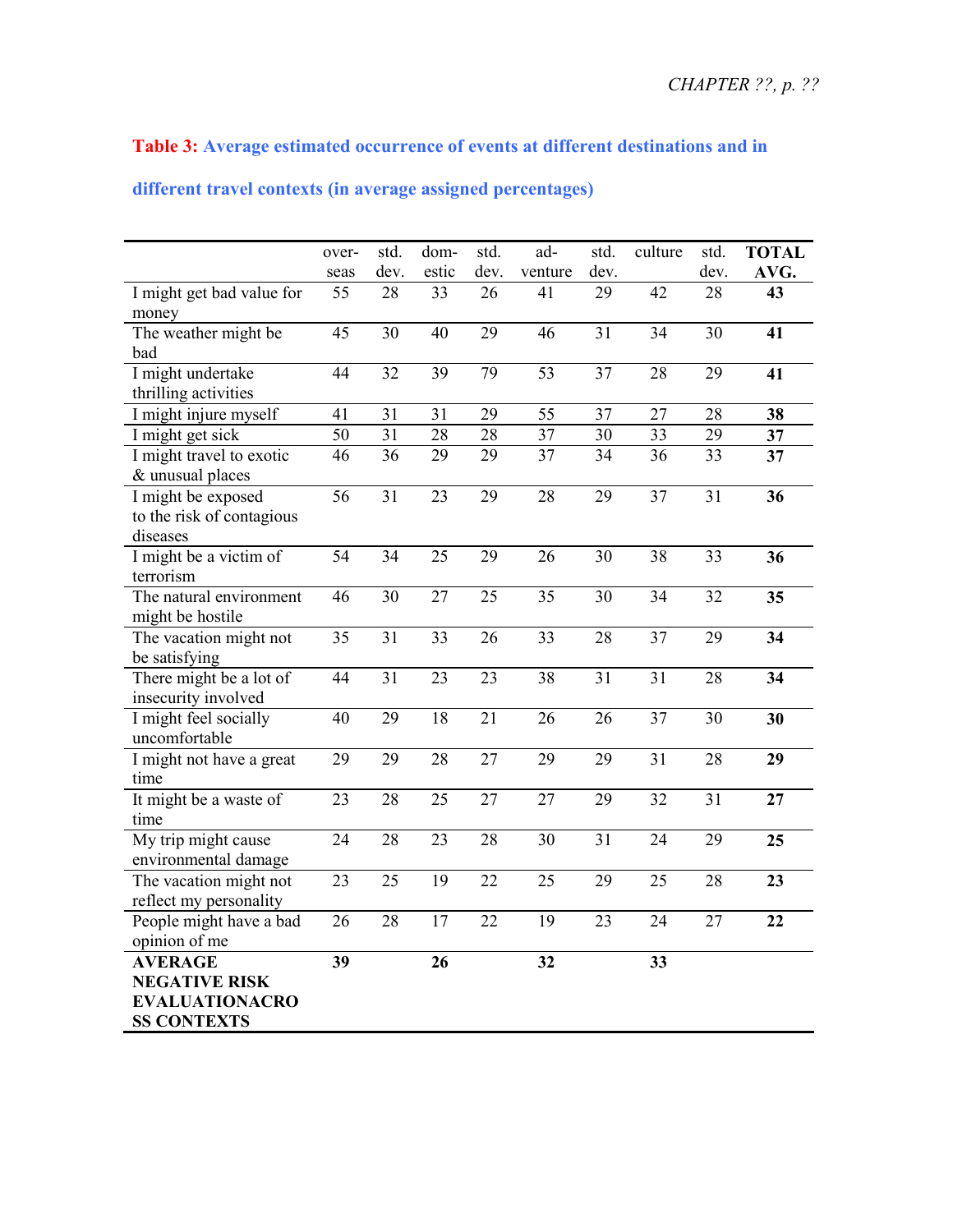A final conclusion that can be drawn from the risk probability analysis is that – across all contexts – respondents assign higher probabilities to more commonly occurring events, as bad value for money or bad weather. This is not surprising. If is, however, surprising that concerns such as Contagious Diseases and Terrorism are assigned higher probabilities than all social risk items and items such as Not Having a Great Time or the vacation being A Waste of Time. While follow-up research would be required to gain more insight into the reasons for this paradox (which contradicts the absolute probability of the occurrence of the respective events), a possible hypothesis could be the increased awareness of tourists of major global events due to higher levels of media reporting on global epidemics and terrorism activity.

The first phase of the investigation of adventure tourists' concerns consisted of collecting their perceived risks. The exact wording of the question was as follows: "When deciding on how to spend the next holiday, which aspects of this decision do you perceive as risky? What are you concerned about? Please write down all the concerns / worries / fears that come to your mind:" The aim was to collect unaided statements of tourists in order to capture the broadest possible list of concerns that are on tourists' minds during the process of vacation planning. Given that the collaborating tour operator was very careful not to burden the respondents too much, personal characteristics were not collected at this point. The fieldwork resulted in a wide variety of statements which led to the selection of the items used in the quantitative stage of the survey and can be roughly classified into the following groups: Political Risk (examples of statements include "real danger of being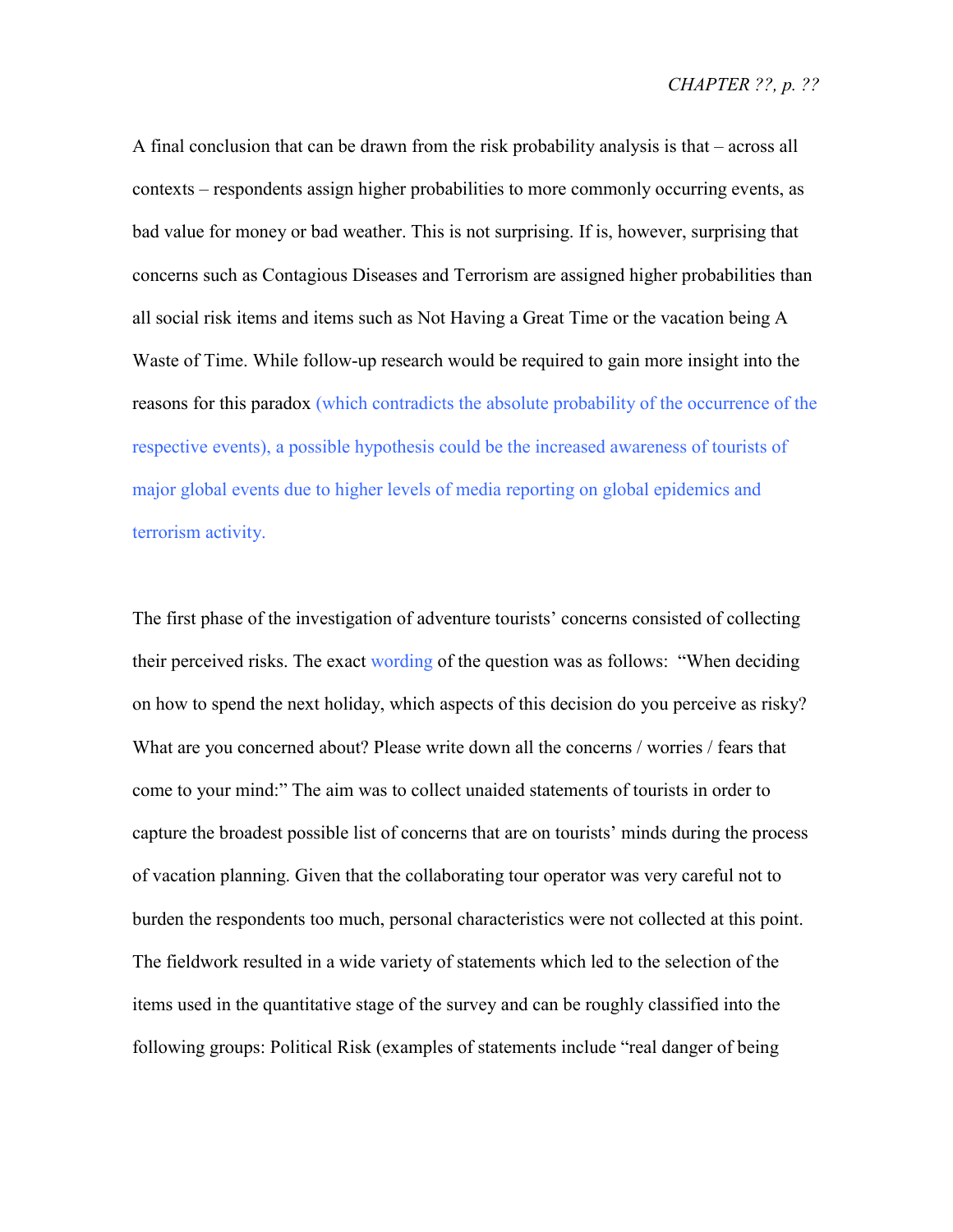caught in military conflict", "unsafe to travel to chosen location because of war"), Environmental Risk (e.g. "Landslides"), Health Risk (e.g. "sudden illness needing immediate treatment", "medical advice not to take the trip", "life threatening diseases"), Planning Risk (e.g. "my travel arrangements could not be confirmed", "assured flight home"), and Property Risk (e.g. "security of luggage etc on travel eg buses and trains"). A detailed statistic of the responses is provided in Table 4.

|                     | general | domestic       | overseas |                      | general                  | domestic       | overseas                                   |
|---------------------|---------|----------------|----------|----------------------|--------------------------|----------------|--------------------------------------------|
| <b>Safety</b>       | 157     | 34             | 177      | of which:            |                          |                |                                            |
|                     |         |                |          | Terrorism            | 47                       | $\overline{2}$ | 73                                         |
|                     |         |                |          | War                  | 21                       | $\mathbf{1}$   | 20                                         |
|                     |         |                |          | Violence             | 8                        |                | $\overline{3}$                             |
|                     |         |                |          | <b>Attacks</b>       | $\overline{4}$           | $\mathbf{1}$   |                                            |
|                     |         |                |          | <b>Bombings</b>      | $\overline{4}$           |                | $\overline{3}$                             |
|                     |         |                |          | Kidnapping           | $\overline{4}$           |                | $\overline{4}$                             |
|                     |         |                |          | Crime                | $\overline{2}$           | $\overline{2}$ | 8                                          |
|                     |         |                |          | Animal attack        |                          | 16             | 1                                          |
| Health              | 48      | 21             | 76       | of which:            |                          |                |                                            |
|                     |         |                |          | <b>Disease</b>       | 12                       | 1              | 19                                         |
|                     |         |                |          | <b>Injury</b>        | $\overline{4}$           | $\overline{3}$ |                                            |
|                     |         |                |          | Accident             | $\overline{2}$           | 8              | $\begin{array}{c} 2 \\ 2 \\ 6 \end{array}$ |
|                     |         |                |          | Hygiene              | $\mathbf{1}$             |                |                                            |
|                     |         |                |          | Food supply          | $\mathbf{1}$             |                | $\overline{3}$                             |
| Political stability | 30      |                | 18       |                      |                          |                |                                            |
| Value for           | 30      | 20             | 25       |                      |                          |                |                                            |
| Money               |         |                |          |                      |                          |                |                                            |
| Money               | 25      | 19             | 25       | of which:            |                          |                |                                            |
|                     |         |                |          | Not enough           | $\overline{4}$           | $\overline{3}$ | 3                                          |
|                     |         |                |          | money                |                          |                |                                            |
|                     |         |                |          | <b>Money access</b>  | $\mathbf{1}$             |                | $\overline{2}$                             |
|                     |         |                |          | <b>Wasting Money</b> | 1                        | $\overline{4}$ |                                            |
| <b>Destination</b>  | 26      | $\overline{4}$ | 5        |                      |                          |                |                                            |
| Air travel          | 23      | 10             | 25       | of which:            |                          |                |                                            |
|                     |         |                |          | Plane crash          | $\overline{2}$           | 5              |                                            |
|                     |         |                |          | Plane safety         | $\mathbf{1}$             |                | $\frac{2}{2}$                              |
| Cultural risk       | 20      | 6              | 37       | of which:            |                          |                |                                            |
|                     |         |                |          | <b>Culture clash</b> | 5                        |                | 1                                          |
|                     |         |                |          | Social               | $\overline{\mathcal{A}}$ | $\overline{2}$ | $\overline{3}$                             |
|                     |         |                |          | Language             | $\overline{3}$           |                | 17                                         |

**Table 4: Perceived Fears of Adventure Tourists (in numbers of respondents, Source: Dolnicar, 2005b)**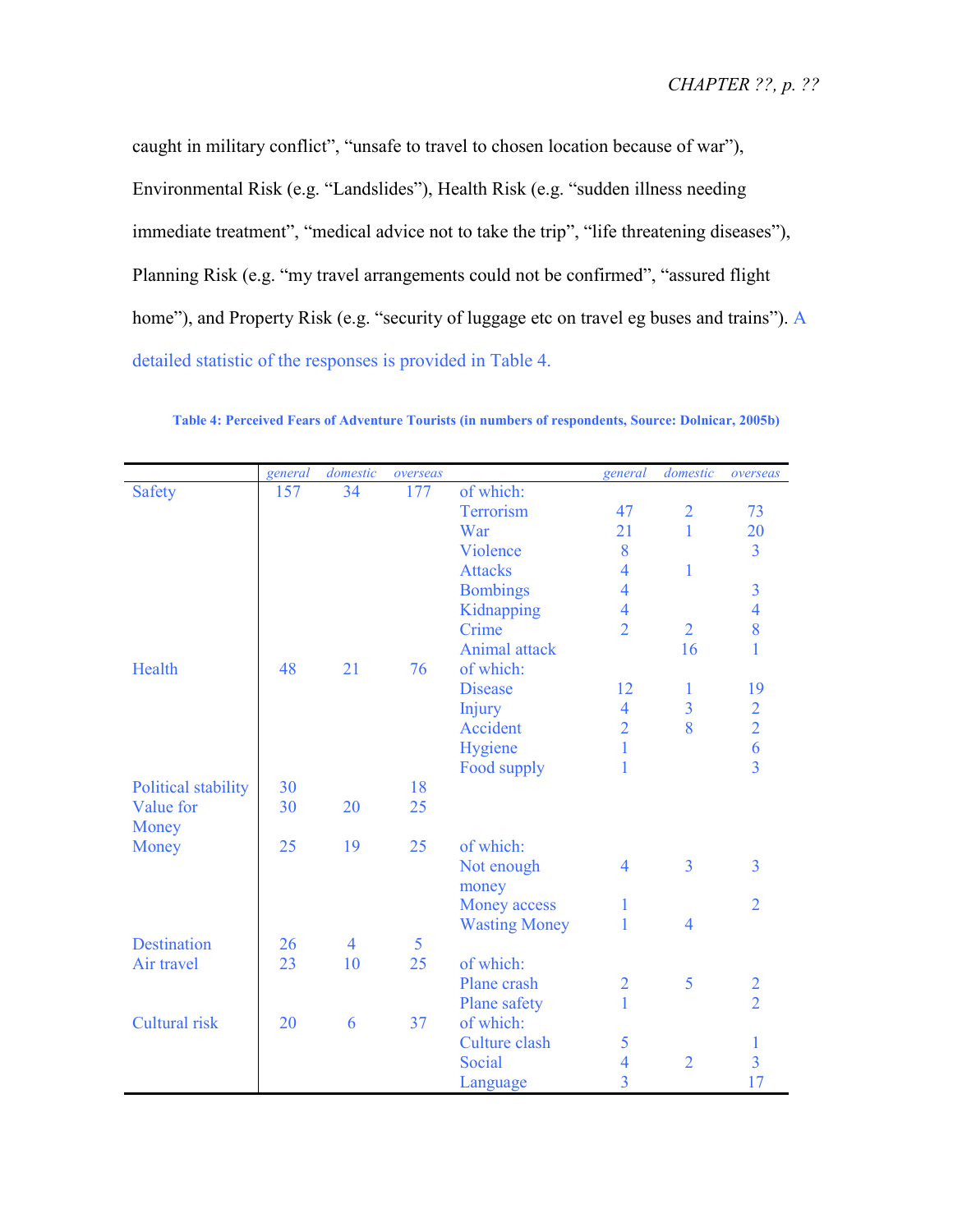|                  |    |    |                | <b>Discrimination</b> | $\overline{2}$ |    | 3              |
|------------------|----|----|----------------|-----------------------|----------------|----|----------------|
| Weather          | 18 | 28 | $\overline{2}$ |                       |                |    |                |
| Loss of property | 13 | 9  | 45             | of which:             |                |    |                |
|                  |    |    |                | Theft                 | 7              | 3  | 19             |
|                  |    |    |                | Luggage               | $\overline{2}$ | 5  |                |
|                  |    |    |                | Robbery               | $\overline{2}$ |    | 6              |
|                  |    |    |                | Valuables /           |                |    |                |
|                  |    |    |                | passport              |                |    |                |
| Accommodation    | 6  | 7  | 2              |                       |                |    |                |
| Other tourists   | 4  |    |                | of which:             |                |    |                |
|                  |    |    |                | Crowded               | $\overline{2}$ | 6  |                |
| Other            | 60 | 80 | 39             | of which:             |                |    |                |
|                  |    |    |                | Transportation /      |                | 24 | 9              |
|                  |    |    |                | roads                 |                |    |                |
|                  |    |    |                | <b>Getting lost</b>   | 5              | 10 | 8              |
|                  |    |    |                | Environment           | 3              | 4  | $\mathfrak{D}$ |
|                  |    |    |                | Natural disasters     | 3              | 2  |                |

The adventure tourists' views on perceived risks which would prevent them from booking were explored in the following question: "Which of the following risks that can occur prior to or during your trip would prevent you from booking the trip on your side? (Please tick all appropriate boxes in both columns.)". The result is provided in Table 5. Note that respondents were only able to answer by ticking or not ticking each listed perceived risk. The percentages thus indicate the proportion of the sample who stated that each respective concern from the list would prevent them from booking.

As can be seen, War and Miliary Conflict is the most powerful concern: it would prevent about 80 percent of tourists from booking. The next risk factor likely to prevent 60 percent of the adventure travellers from booking is found to be the occurrence of Life Threatening Diseases, followed closely by Acts of Terrorism.

### **Table 5: Concerns that would prevent tourists from booking**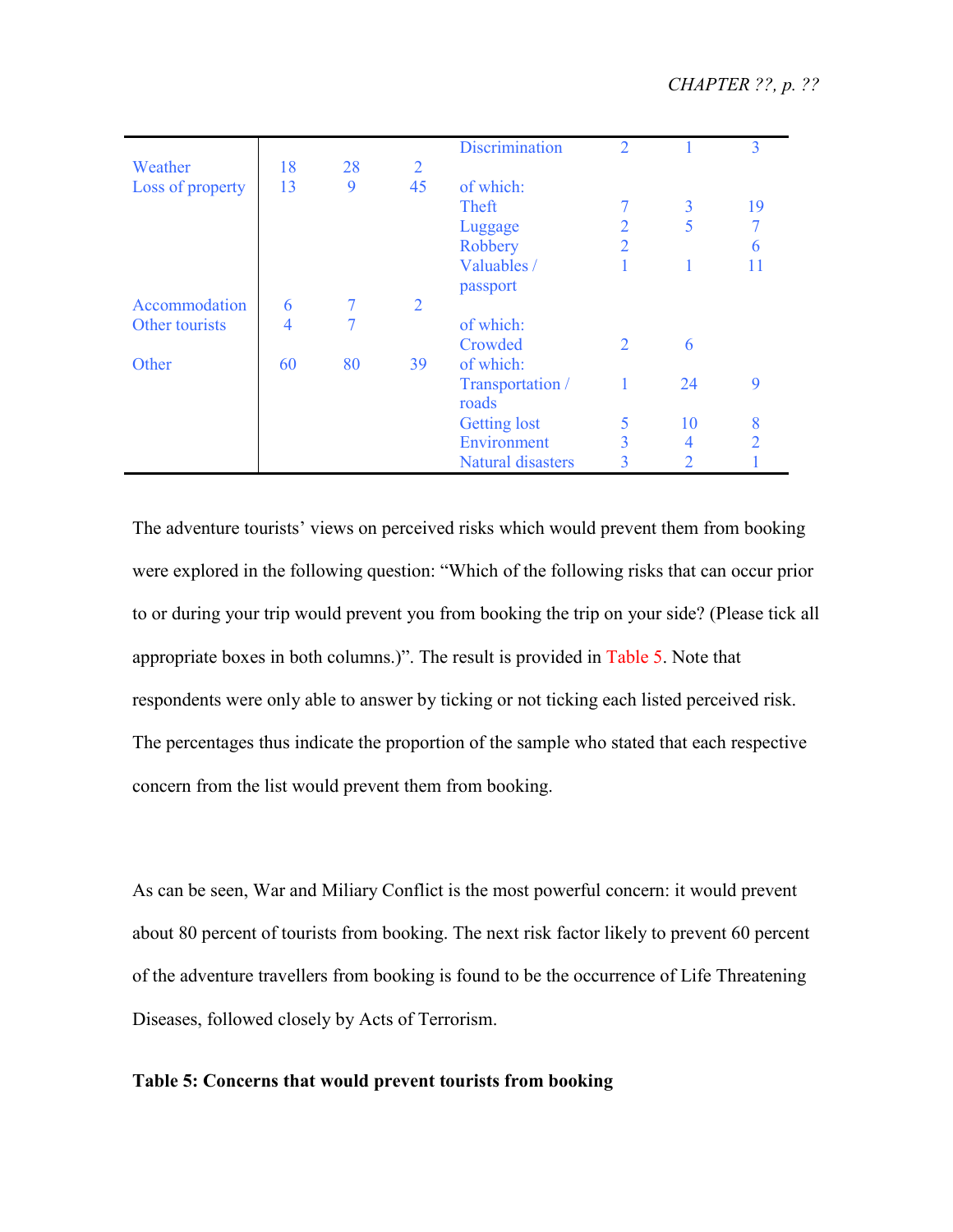|                                                    | Respondents | Percent |
|----------------------------------------------------|-------------|---------|
| War / military conflict                            | 510         | 79%     |
| Life threatening diseases eg SARS                  | 386         | 59%     |
| An act of terrorism                                | 361         | 56%     |
| Lack of access to clean food and water             | 298         | 46%     |
| Political instability                              | 297         | 46%     |
| Travel warning issued before travel                | 297         | 46%     |
| Unreliable airline                                 | 292         | 45%     |
| Natural disasters (landslides, earthquakes)        | 222         | 34%     |
| Lack of suitable pre trip training and preparation | 208         | 32%     |
| General health concerns                            | 121         | 19%     |
| High personal mental and physical challenge        | 92          | 14%     |
| Lack of access to western medical facilities       | 88          | 14%     |
| Theft                                              | 60          | 9%      |
| Fear of travelling in a small group                | 15          | $2\%$   |

General Health Concerns and the Lack of Access to Western Medical Facilities would only prevent 19 and 14 percent of adventure travellers from booking, respectively and Theft is almost negligible with only one out of ten respondents stating that they would not book for that reason.

Of particular interest in Table is the fairly high reaction to Travel Warnings. Almost half of the adventure tourists would consider not booking a trip if a Travel Warning were issued by the Australian Government. This indicates a high reactivity and a potential danger for tour operators specialising in countries which have high probabilities of being mentioned on the Government's warning list.

**Conclusions, Limitations and Future Work**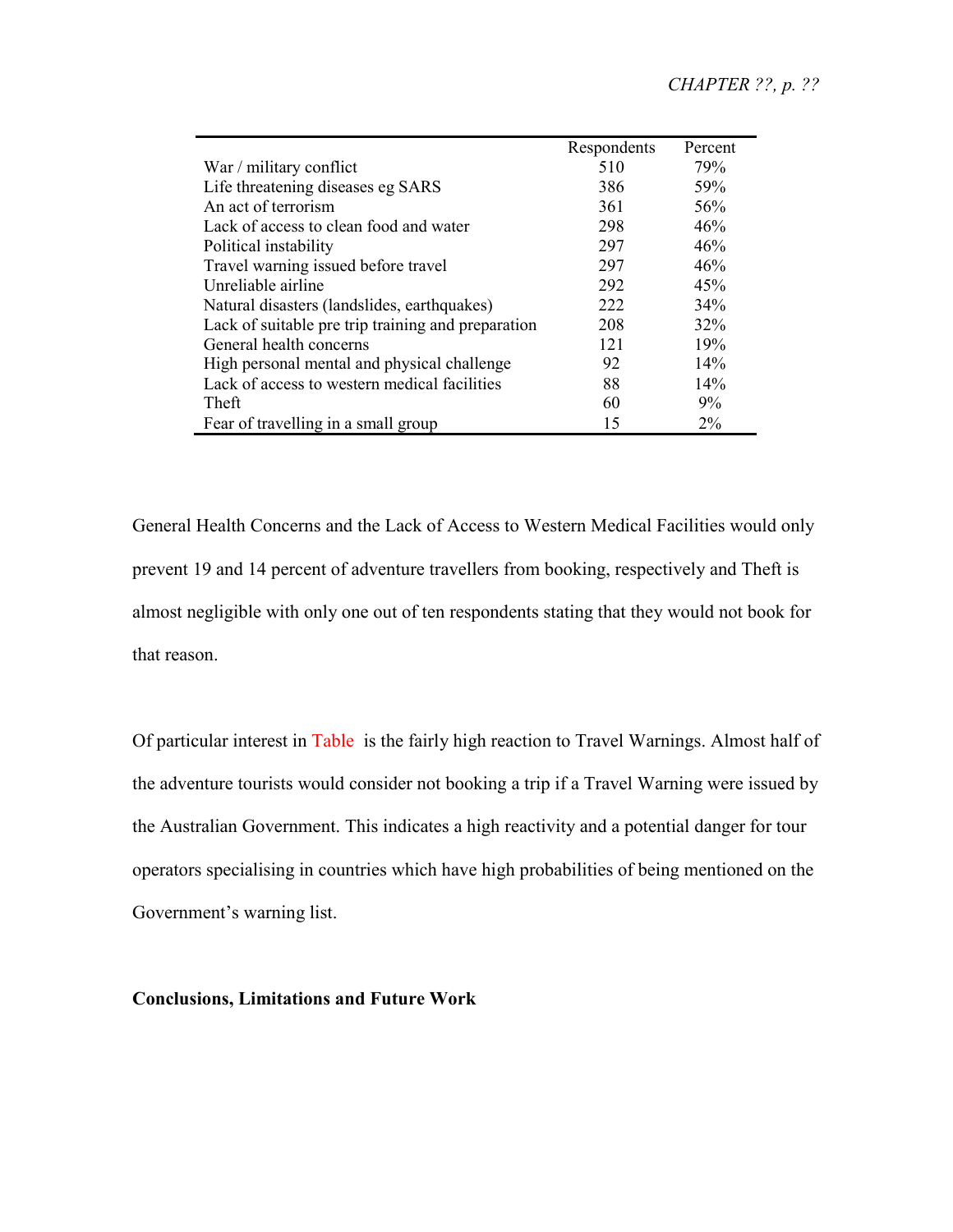Tourists' concerns were investigated among two sub-segment of tourists: adventure tourists and student tourists. For each of the sub-segments both unaided open questions and closed questions with a number of perceived risk items listed in the questionnaire were used. The unaided questions aimed at deriving statements not influenced by options to choose from. The closed questions aimed at deriving valid proportions of sub-segments regarding the concerns that most influenced their travel behaviour or travel planning behaviour.

The results indicate that – no matter which sub-segment and no matter which approach to questioning – the fear of terrorism and contagious diseases is present in today's tourist's mind and has the power of dramatically modifying tourist behaviour. For instance, 80 percent of adventure tourists state that a war or military conflict would prevent them from booking. The managerial implications of this finding are significant and numerous. First, the tourism industry needs to learn as much as possible about what can potentially scare the market segment catered for from booking. Second, ways of delivering information should be investigated to ease the concerns of travellers. For instance, a miliary conflict may well be happening in parts of a country, while other parts could be totally unaffected. Such information would have to be effectively and quickly communicated to customers in a situation where, for instance, travel warnings are issued and tourists are tempted to instantly react by cancelling (or not booking) a trip. Finally, market segments could exist that are less affected in their travel behaviour by potential risks they might encounter. If this is the case, such segments should be identified and profiled. They could represent a stable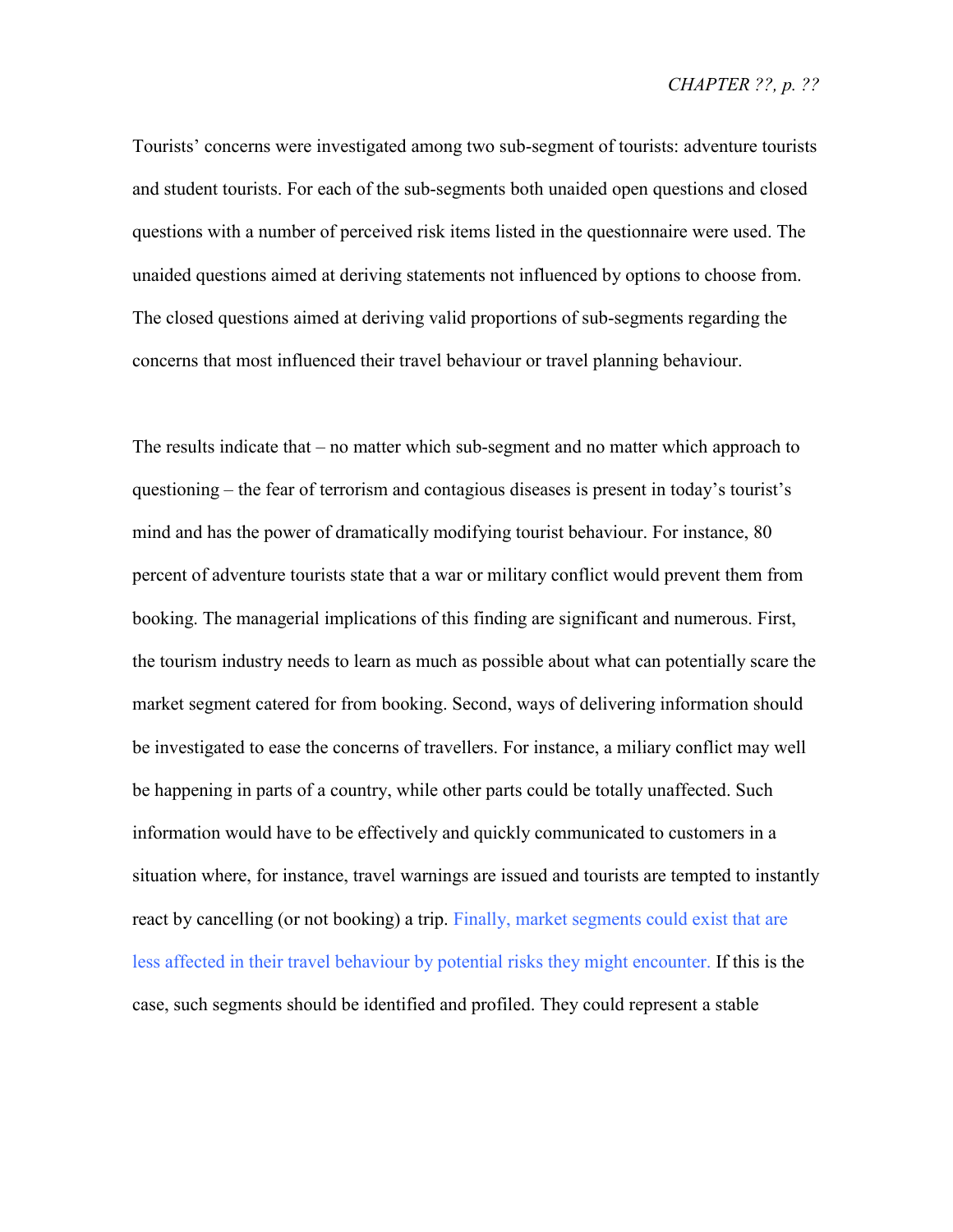customer base that can consistently be harvested independently of global events thus providing tourism industry with the security of stable demand patterns.

Another interesting insight from the investigation of perceived fears among tourist is the distinct nature of differences of expressed concerns across both destinations and travel contexts. Again, this has important consequences for tourism industry. Destination management, for instance, could develop destination risk image profiles in the same way they are presently analysing and optimising the general images of destinations as perceived by tourists. The destination risk image profile could then be managed to either match particular segments of tourists or generally to minimise any negative risk perceptions. Furthermore, tourism operators specialising in certain areas of tourism, for instance, cultural tourism or adventure tourism, should be aware of the main concerns tourists have that are specific to their product offering in order to be able to optimally communicate with their target market.

While this investigation has led to some significant insights and allowed a number of recommendations to be deduced for tourism industry practise, the study naturally has it limitations. First, all findings are valid only for the samples under study and cannot be generalised to the total tourist population. Second, all the presented analyses are based on behavioural intentions; the extension to the study of actual tourist behaviour would be desirable in future. Third, the results presented were based on sample totals, not investigating the possible existence of segments among tourists who systematically differ in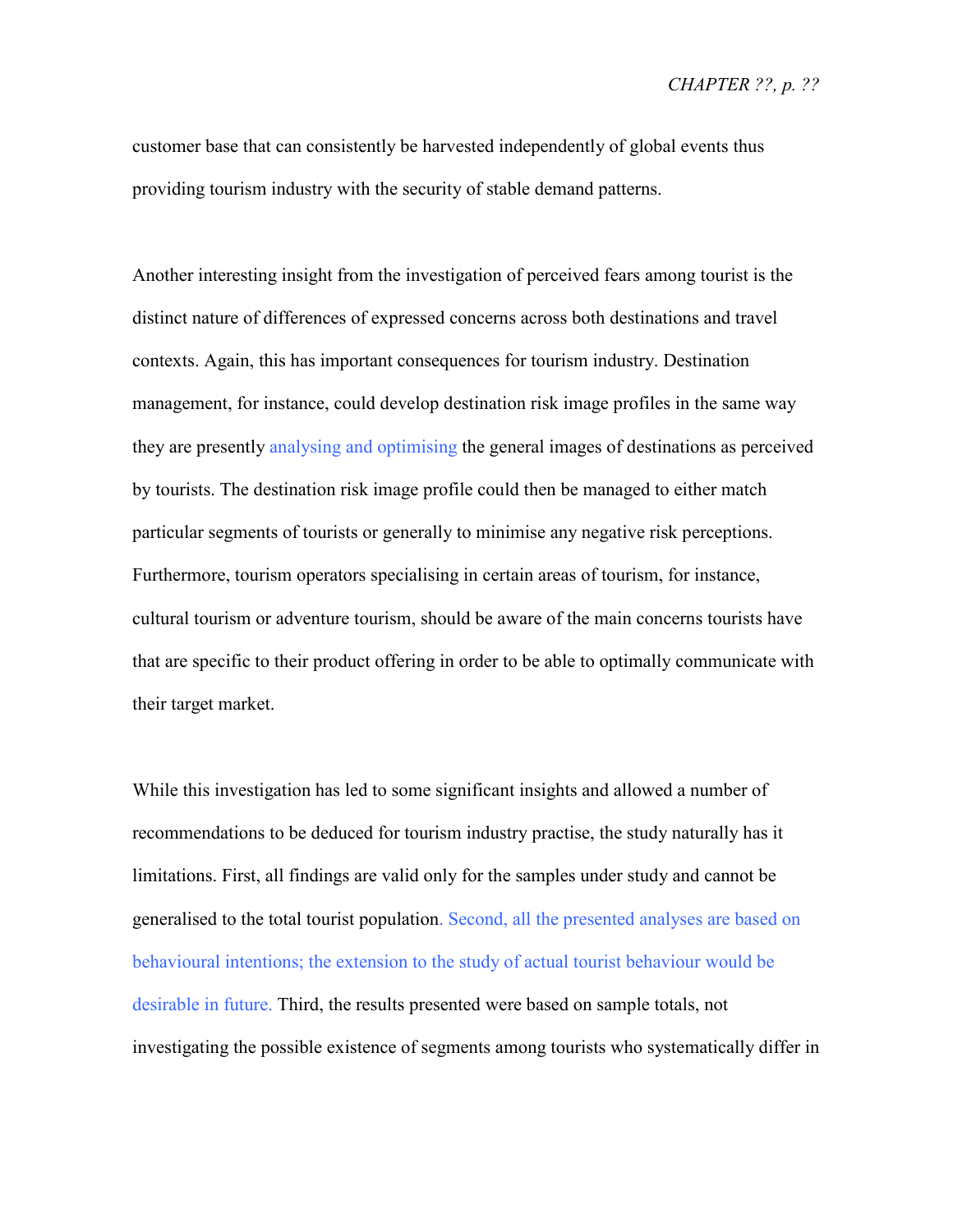*CHAPTER ??, p. ??* 

their risk perceptions and / or reactivity to risk. Future work in this direction should therefore be conducted. For instance, are there market segments who have systematically different perceptions of how likely certain risks might occur in different tourism contexts? Are there segments who are affected to a different extent in their booking behaviour if they are concerned about certain issues? Furthermore, and on a more theoretical note, the asymmetry of positive and negative perceived risks which became evident from the question on how strongly the occurrence of certain events would influence the booking probability should be studied in more detail. Another open issue is the question whether the effect of tourist concerns on booking or cancelling behaviour is compensatory or not: are there certain concerns which can under no circumstances be compensated? Which concerns can be successfully compensated and in which way to prevent tourists from not booking or cancelling trips?

#### **Acknowledgement**

This research was funded through the New Partnership Grant Scheme at the University of Wollongong. I thank the all students of the Applied Marketing Research Class in 2003 involved in the fieldwork of the student survey as well as their tutors Kye Ling Gan, Geoffrey Chard and Andrew Smith for supporting them. I also thank management of the collaborating tour operator for their genuine research enthusiasm and Tracey Dickson and Katie Lazarevski who were involved in this project as research assistants.

## **REFERENCES**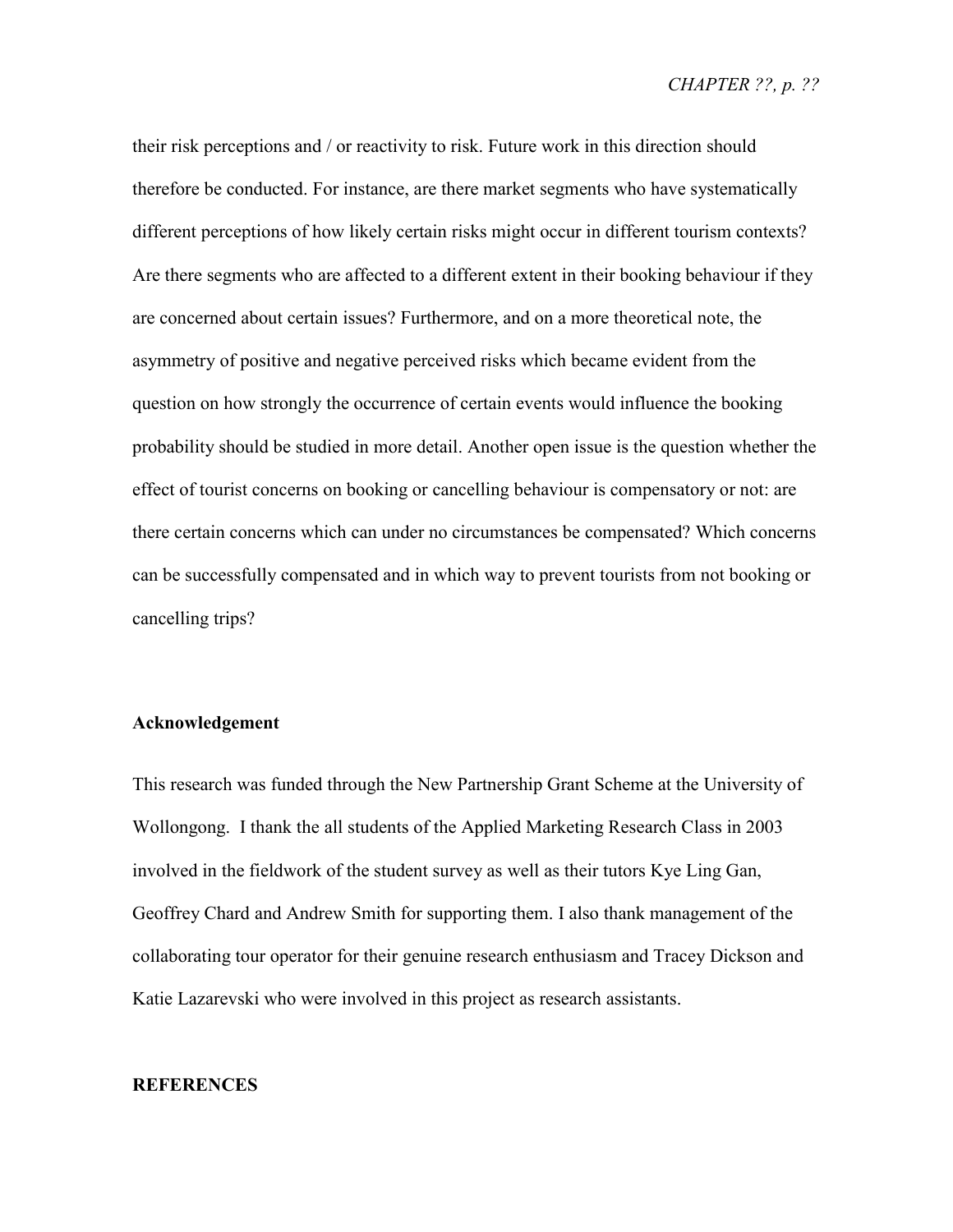- Bauer, R. A. (1960) Consumer Behaviour as Risk Taking. In: R. S. Hancock (Ed.), *Dynamic Marketing for a Changing World*. American Marketing Association, Chicago, pp. 389-398.
- Carpenter, G., & Priest, S. (1989) The adventure experience paradigm and non-outdoor leisure pursuits. *Leisure Studies,* 8(1), 65-75. –NOT IN TEXT--??
- Chesney-Lind, M., & Lind, I. Y. (1986) Visitors as Victims Crimes against Tourists in Hawaii. *Annals of Tourism Research*, 13, 167-191.
- Cohen, B. (1988) Tourism and AIDS in Thailand. *Annals of Tourism Research, 15*, 467- 495.
- Cossens, J., & Gin, S. (1994) Tourism and AIDS: The Perceived Risk of HIV Infection on Destination Choice. *Journal of Travel & Tourism Marketing,* 3(4), 1-20.
- Crotts, J. C. (2003) Theoretical Perspectives on Tourist Criminal Victimisation. *Journal of Tourism Studies,* 14(1), 92-98.
- Demos, E. (1992) Concern for safety: A potential problem in the tourist industry. *Journal of Travel & Tourism Marketing,* 1(1), 81-88.
- Dolničar, S. (2004) Beyond "Commonsense Segmentation" a Systematics of Segmentation Approaches in Tourism. *Journal of Travel Research*, 42(3), 244-250.
- Dolnicar (2005a) Understanding Barriers to Leisure Travel Using Tourist Fears as Marketing Basis. *Journal of Vacation Marketing,* 11(3), 197-208.
- Dolnicar, S. (2005b) Fear segments in tourism. CD Proceedings of the 14<sup>th</sup> International Research Conference of the Council for Australian University Tourism and Hospitality Education (CAUTHE), Alice Springs.
- Mawby, R. I., Brunt, P., & Hambly, Z. (2000) Fear of Crime Among British Holidaymakers. *The British Journal of Criminology,* 40(3), 468-480.
- Mazanec, J. (2000) Market Segmentation. In: *Encyclopedia of Tourism*. Jafari, J. (ed.): Routledge, London.
- Pinhey, T. K., & Iverson, T. J. (1994) Safety Concerns of Japanese Visitors to Guam. *Journal of Travel & Tourism Marketing,* 3(2), 87-94.
- Richter, L. K., & Waugh, W. L. J. (1986) Terrorism and tourism as logical companions. *Tourism Management*, 7, 230-238.